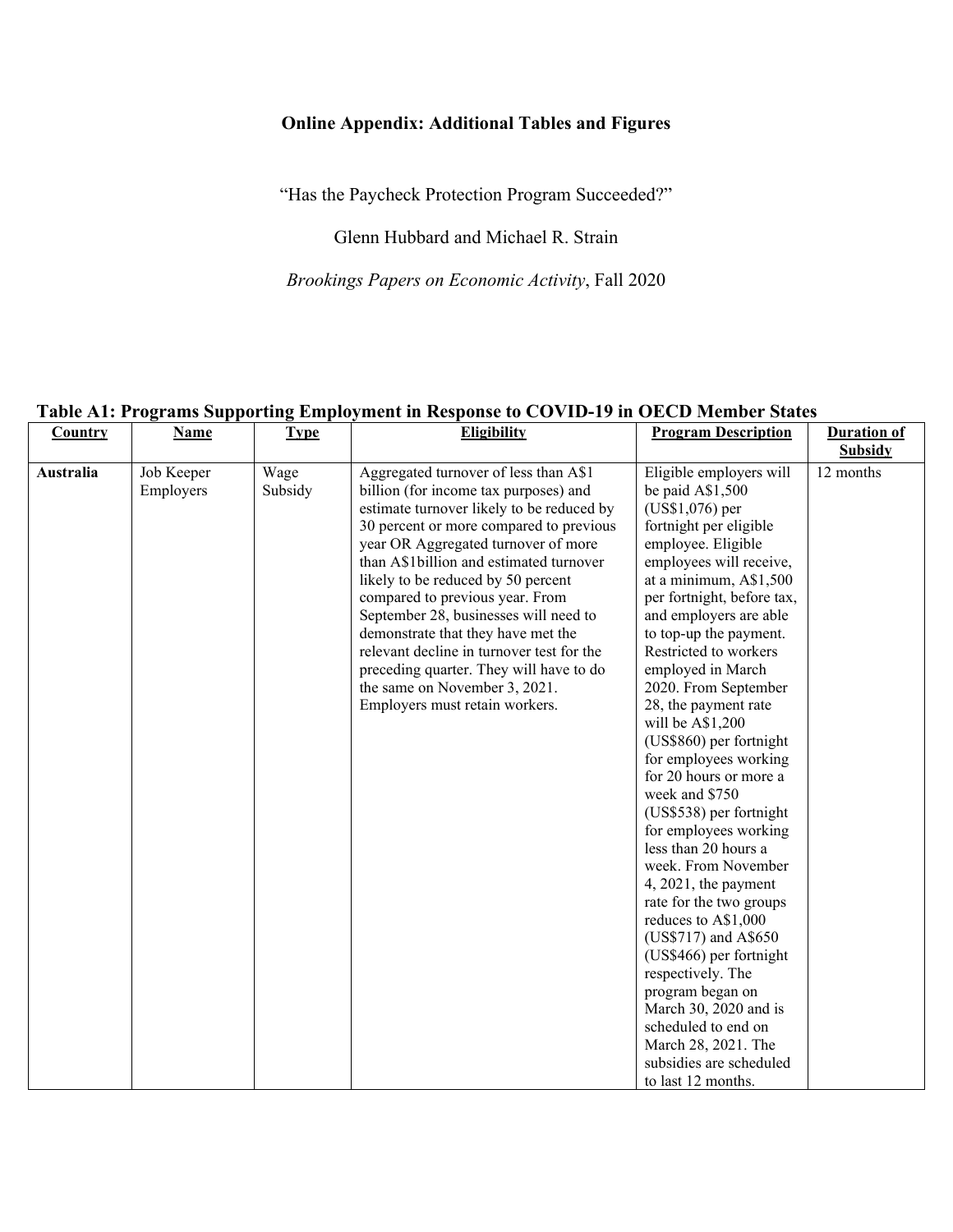| Austria<br><b>Belgium</b> | Corona-<br>Kurzarbeit<br>(Corona short-<br>time work)<br>Temporary | Wage<br>Subsidy<br>Wage | Short-time work is independent of the size<br>of the company and possible regardless of<br>the branch. Public organizations, Bund<br>and Länder, political parties and the local<br>community institutions are excluded from<br>this subsidy. Employers must retain<br>workers.<br>Workers and employees, temporary | The employee receives<br>90% of wages if the<br>gross wages received<br>previously were up to<br>EUR 1,700 (US\$2,005)<br>per month, 85% if the<br>gross wages received<br>previously were<br>between EUR 1,700 and<br>EUR 2,685 (US\$3,167)<br>per month, and 80% for<br>if gross wages were<br>previously greater than<br>EUR 2,685 per month.<br>Working time reduced<br>by up to 10%. Phase 3<br>begins October 1. After<br>this date, working time<br>must have reduced<br>between 30% and 80%.<br>This program began on<br>June 1, 2020, and is<br>currently scheduled to<br>end on March 31, 2021.<br>70 percent (up from the | 3 months with<br>further 3 month<br>extension if<br>specific<br>requirements<br>are met<br>6 months |
|---------------------------|--------------------------------------------------------------------|-------------------------|---------------------------------------------------------------------------------------------------------------------------------------------------------------------------------------------------------------------------------------------------------------------------------------------------------------------|--------------------------------------------------------------------------------------------------------------------------------------------------------------------------------------------------------------------------------------------------------------------------------------------------------------------------------------------------------------------------------------------------------------------------------------------------------------------------------------------------------------------------------------------------------------------------------------------------------------------------------------|-----------------------------------------------------------------------------------------------------|
|                           | Unemployment<br>Scheme                                             | Subsidy                 | workers, contractual staff and apprentice.<br>Employers must retain workers.                                                                                                                                                                                                                                        | usual 65 percent) of<br>their average capped<br>wages (capped at EUR<br>754.76 (US\$3,249) per<br>month) plus a<br>supplement of 5.63<br>euros per day. This<br>program began on<br>February 1, 2020, and is<br>currently scheduled to<br>end on August 31, 2020.                                                                                                                                                                                                                                                                                                                                                                    |                                                                                                     |
| Canada                    | Emergency<br>Wage Subsidy                                          | Wage<br>Subsidy         | Employers with a CRA payroll account,<br>that have experienced a reduction in<br>revenue (15% or more in March, 30% in<br>April/May, or any level of decline after<br>June). Employers must retain workers.                                                                                                         | Wage subsidy to rehire<br>workers previously laid<br>off due to COVID,<br>prevent further job<br>losses. The subsidy is 75<br>percent of employee<br>wages up to CA\$847<br>(US\$639) per week per<br>employee. Since June,<br>subsidies are now<br>proportional to the<br>experienced revenue<br>decline. A "base<br>subsidy" will be paid to<br>employees of employers<br>with any level of<br>revenue decline while<br>employers that have<br>experienced revenue<br>decline greater than                                                                                                                                         | 8 months                                                                                            |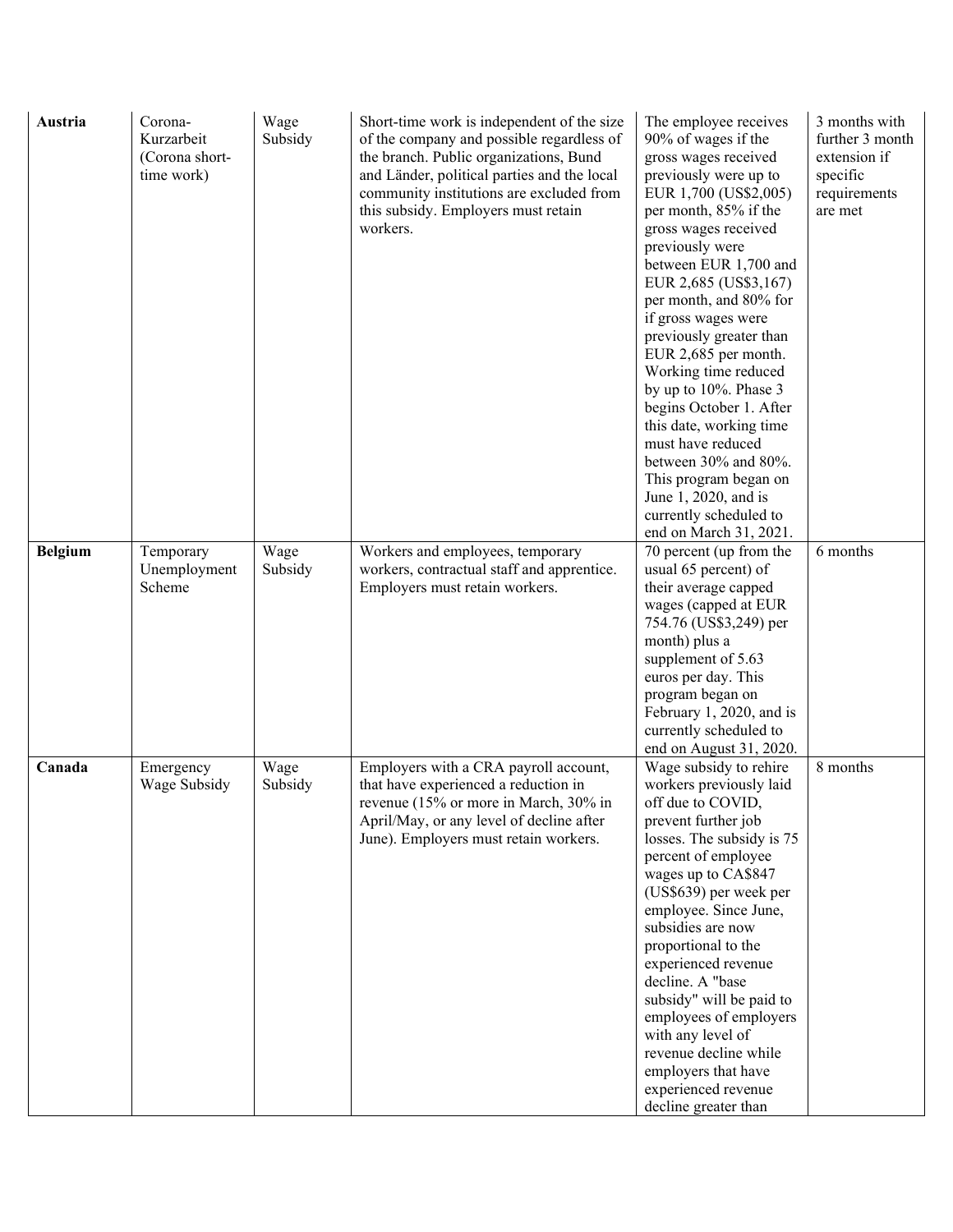|                          |                                                                                          |                 |                                                                                                                                                                                                                                                                                                                                                                                                                              | 50% are entitled to a<br>"top-up subsidy". "Base<br>subsidy" rate is defined<br>in table in the link<br>(reducing each month).<br>This program began on<br>March 15, 2020, and is<br>currently scheduled to<br>end on November 21,<br>2020.                                                                                                                                                                                              |           |
|--------------------------|------------------------------------------------------------------------------------------|-----------------|------------------------------------------------------------------------------------------------------------------------------------------------------------------------------------------------------------------------------------------------------------------------------------------------------------------------------------------------------------------------------------------------------------------------------|------------------------------------------------------------------------------------------------------------------------------------------------------------------------------------------------------------------------------------------------------------------------------------------------------------------------------------------------------------------------------------------------------------------------------------------|-----------|
| <b>Chile</b>             | Ley de Ingreso<br>Mínimo<br>Garantizado<br>(Guaranteed<br>Minimum<br>Income)             | Wage<br>Subsidy | Dependent workers subject to working<br>hours of 30-45 hours per week who<br>receive a gross salary less than<br>CH\$384,363 (US\$486) and who belong to<br>the most vulnerable 90% of the population<br>according to the Social Registry of<br>Households. Employers must retain<br>workers.                                                                                                                                | Anyone earning below<br>CH\$301,000 (full-time)<br>receives the maximum<br>subsidy. The subsidy<br>amount decreases as<br>gross salary increases up<br>to CH\$384,363. The<br>monthly amount of the<br>subsidy will be<br>calculated<br>proportionally for part-<br>time workers. Maximum<br>subsidy of CH\$59,200<br>(US\$75). This program<br>began on April 1, 2020,<br>and is currently<br>scheduled to end on<br>December 31, 2023. | 44 months |
| Colombia                 | Programa de<br>Apoyo al<br>Empleo Formal<br>(Formal<br>Employment<br>Support<br>Program) | Wage<br>Subsidy | Any business that has had a 20% reduction<br>in turnover or sales, when compared with<br>April 2019 and as long as the business has<br>not received benefits from the Formal<br>Employment Support Program (PAEF) of<br>this decree on four or more occasions.<br>Employers must have been incorporated<br>before November 1, 2020, and have an<br>inscription in the commercial register.<br>Employers must retain workers. | The national<br>government will grant<br>monthly a contribution<br>per employee<br>corresponding to 40% of<br>the minimum wage.<br>This corresponds to<br>CO\$351,000 pesos<br>(US\$ 93.50). This<br>program began on May<br>8, 2020, and is currently<br>scheduled to end on<br>September 8, 2020.                                                                                                                                      | 4 months  |
| <b>Czech</b><br>Republic | Wage Subsidy<br>Antivirus<br>employment<br>protection<br>program                         | Wage<br>Subsidy | Companies must continue to pay all wages<br>and benefits and need to prove their<br>problems are due to COVID-19.<br>Employers must retain workers.                                                                                                                                                                                                                                                                          | Support is 80% of<br>wages up to a maximum<br>of CZK 39,000<br>$(US$1,757)$ per month<br>for employees who<br>cannot work because of<br>a quarantine or a<br>closure/restriction<br>ordered by authorities.<br>Support is 60% capped<br>at CZK 29,000                                                                                                                                                                                    | 5 months  |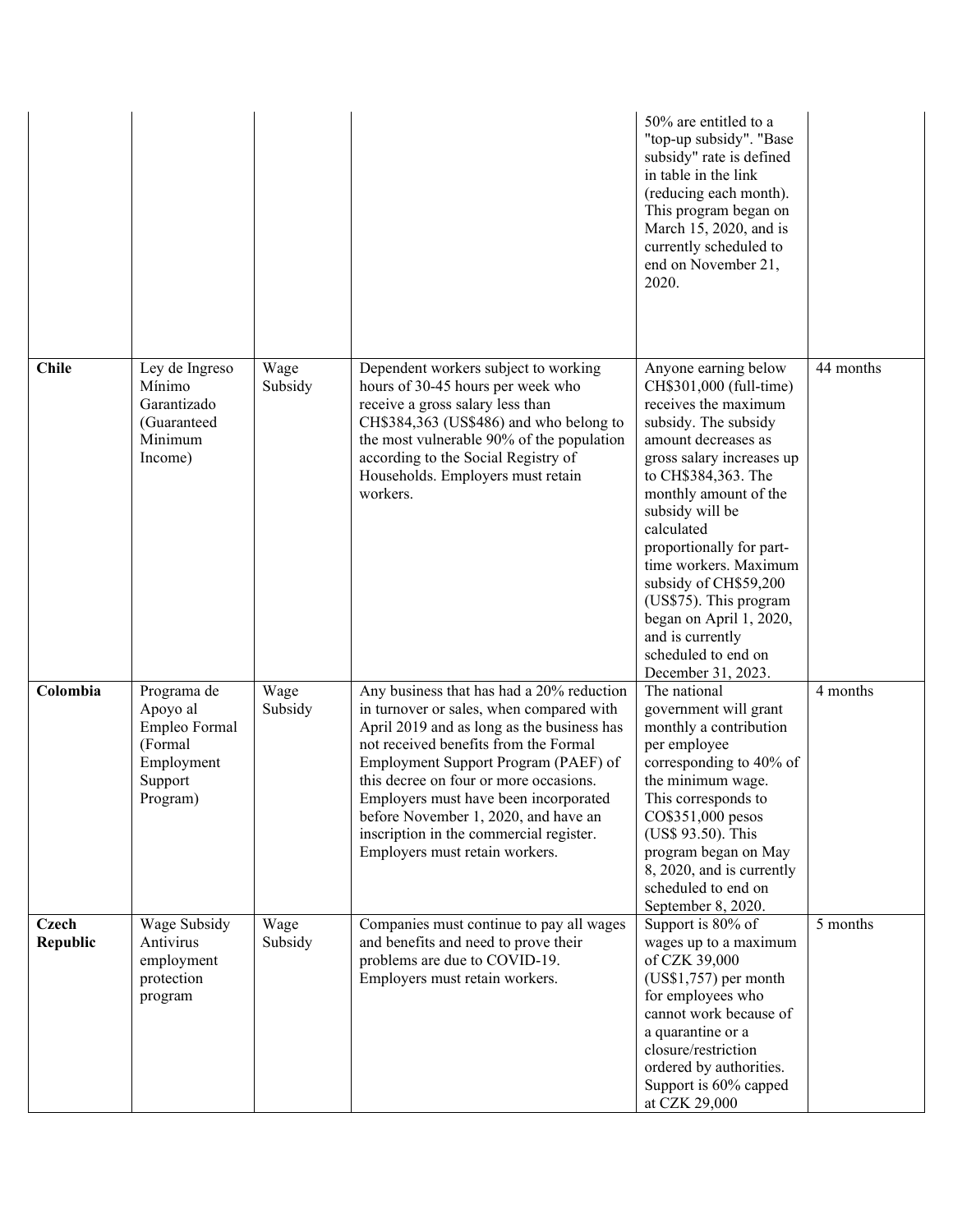|                |                                                |                 |                                                                                                                                                                                                                                                                                                                                                                                                                                                                                                                                                                                                                                                                                                                   | $(US$1307)$ per month<br>when an employer's<br>business is affected in a<br>different way by the<br>coronavirus outbreak<br>(reduced demand,<br>unavailability of<br>supply). This program<br>began on March 12,<br>2020, and is currently<br>scheduled to end on<br>August 31, 2020.                                                                                                                                                                                                        |          |
|----------------|------------------------------------------------|-----------------|-------------------------------------------------------------------------------------------------------------------------------------------------------------------------------------------------------------------------------------------------------------------------------------------------------------------------------------------------------------------------------------------------------------------------------------------------------------------------------------------------------------------------------------------------------------------------------------------------------------------------------------------------------------------------------------------------------------------|----------------------------------------------------------------------------------------------------------------------------------------------------------------------------------------------------------------------------------------------------------------------------------------------------------------------------------------------------------------------------------------------------------------------------------------------------------------------------------------------|----------|
| <b>Denmark</b> | Wage Subsidy<br>L <sub>141</sub>               | Wage<br>Subsidy | Companies where at least 50 employees or<br>30 percent of the total workforce had their<br>employment terminated due to COVID-<br>19. Employers must retain workers.                                                                                                                                                                                                                                                                                                                                                                                                                                                                                                                                              | State pays up to 75% of<br>employees' salaries for<br>full-time salaried<br>employees and up to<br>90% of salaries for<br>hourly workers at a<br>maximum of DKK<br>30,000 (US\$4743) per<br>month. Companies are<br>required to pay the rest<br>of an employee's salary<br>in full. The company<br>may be covered by the<br>scheme for up to 3<br>months at most. This<br>program began on<br>March 9, 2020, and is<br>currently scheduled to<br>end on August 29, 2020.                     | 5 months |
| <b>Estonia</b> | The Estonian<br>Unemployment<br>Insurance Fund | Wage<br>Subsidy | Must satisfy 2 of the following 3<br>conditions: Employer must have suffered<br>at least a 30% decline in turnover or<br>revenue for the month they wish to be<br>compensated for in comparison to the<br>same month the previous year. OR the<br>employer has cut over 30% of employees'<br>wages by at least 30%. OR the employer is<br>not able to provide 30% of their<br>employees with the agreed workload.<br>(More stringent requirements added in<br>June 2020: turnover must have decreased<br>by 50% in June, tax debt must have been<br>paid by the employer, and the previous<br>conditions must now apply to 50% of the<br>employer's workforce compared to 30%).<br>Employers must retain workers. | The Estonian<br>Unemployment<br>Insurance Fund will<br>compensate 70% of the<br>average wage from the<br>last 12 months but no<br>more than EUR 1,000<br>$(US$1,176)$ . Total cost<br>of the decreased wages<br>compensation measure<br>is EUR250 million.<br>Employers must pay at<br>least EUR150 $(US$176)$<br>to each employee.<br>(Subsidy reduced to<br>50% up to EUR800<br>(US\$941 starting June<br>2020). This program<br>began on March 1,<br>2020, and ended on June<br>30, 2020. | 3 months |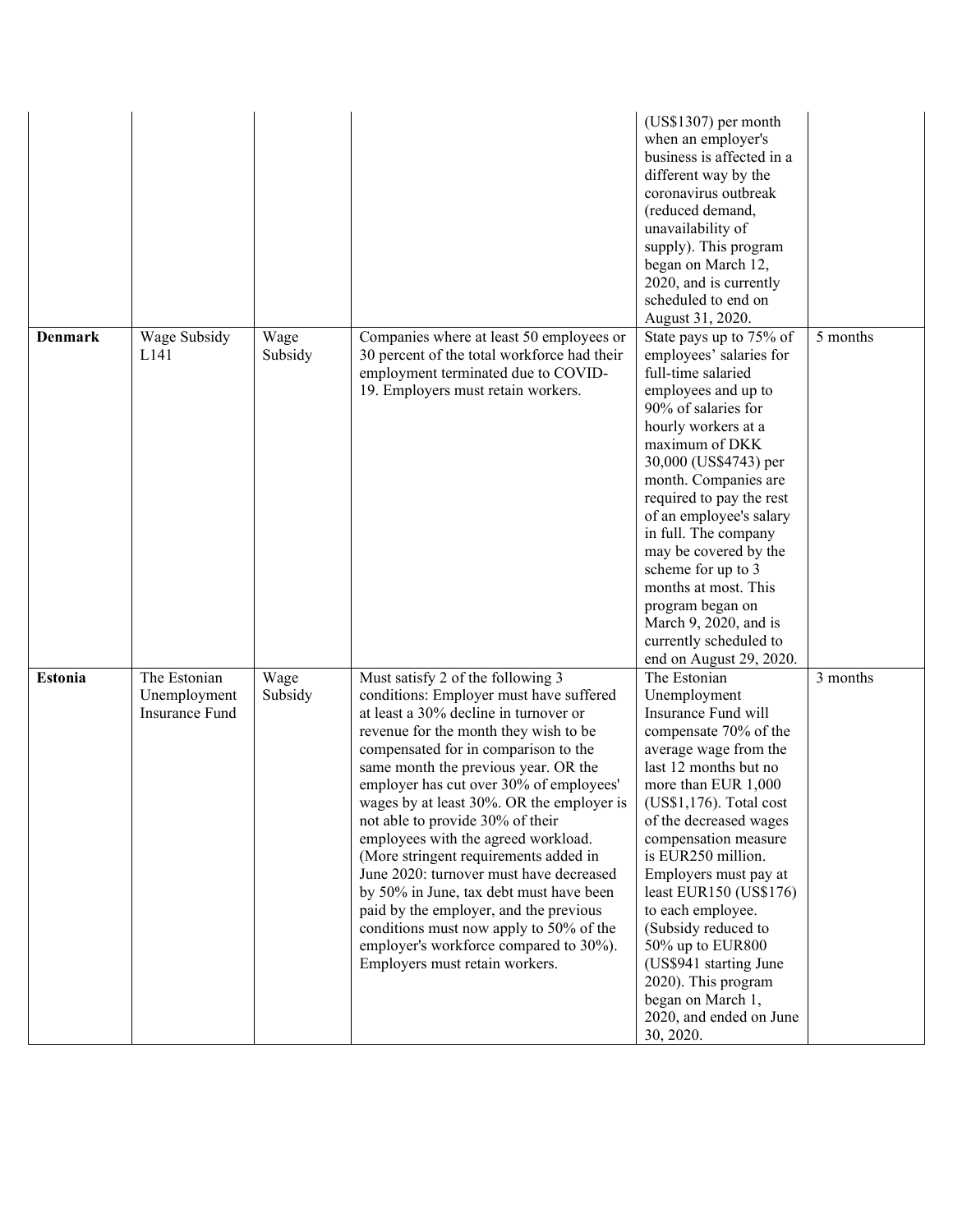| Finland | <b>Business Cost</b><br>Support              | Forgivable<br>Loans | Support will be paid to those sectors of<br>industry where turnover in April 2020 has<br>decreased by at least 10% compared to<br>March-June 2019. If a company belongs to<br>such a sector of industry, a further<br>precondition is that the company's<br>turnover in April-May 2020 has decreased<br>by over 30% when compared to its<br>turnover in March-June 2019. Employers<br>must retain workers. | The business cost<br>support would be at<br>maximum EUR 500,000<br>(US\$589,713) for two<br>months. Business cost<br>support less than EUR<br>2,000 (US\$2,359) would<br>not be paid, as such a<br>low sum would not be<br>relevant in preventing<br>bankruptcies. The<br>amount of business cost<br>support granted depends<br>on the magnitude of the<br>applicant company's<br>fixed costs and labor<br>costs. Fixed costs<br>entitling to<br>compensation could<br>amount to no more than<br>50% of the particular<br>company's average<br>turnover during the<br>comparison period. This<br>program began on July<br>1, 2020, and is currently<br>scheduled to end on<br>August 31, 2020. | 2 months                                                                                       |
|---------|----------------------------------------------|---------------------|------------------------------------------------------------------------------------------------------------------------------------------------------------------------------------------------------------------------------------------------------------------------------------------------------------------------------------------------------------------------------------------------------------|------------------------------------------------------------------------------------------------------------------------------------------------------------------------------------------------------------------------------------------------------------------------------------------------------------------------------------------------------------------------------------------------------------------------------------------------------------------------------------------------------------------------------------------------------------------------------------------------------------------------------------------------------------------------------------------------|------------------------------------------------------------------------------------------------|
| France  | Chômage Partiel<br>(Partial<br>Unemployment) | Wage<br>Subsidy     | Businesses must have reduced hours or<br>have closed part or all of their operations.<br>Employers must retain workers.                                                                                                                                                                                                                                                                                    | The employer must pay<br>the employee<br>compensation<br>corresponding to 70% of<br>his gross salary per hour<br>worked, i.e.<br>approximately 84% of<br>the hourly net salary.<br>This compensation<br>cannot be less than<br>$€8.03$ per hour off work.<br>If the employee is on<br>minimum wage, they<br>will be reimbursed<br>100%. The company<br>will be fully reimbursed<br>by the State, for salaries<br>up to EUR 6,927<br>(US\$8149) gross<br>monthly (4.5 times<br>minimum wage). This<br>was a pre-existing<br>program before the<br>COVID-19 pandemic<br>and thus has no<br>scheduled end date.                                                                                   | Maximum<br>period of 12<br>months,<br>renewable<br>(maximum was<br>6 months pre-<br>$covid-19$ |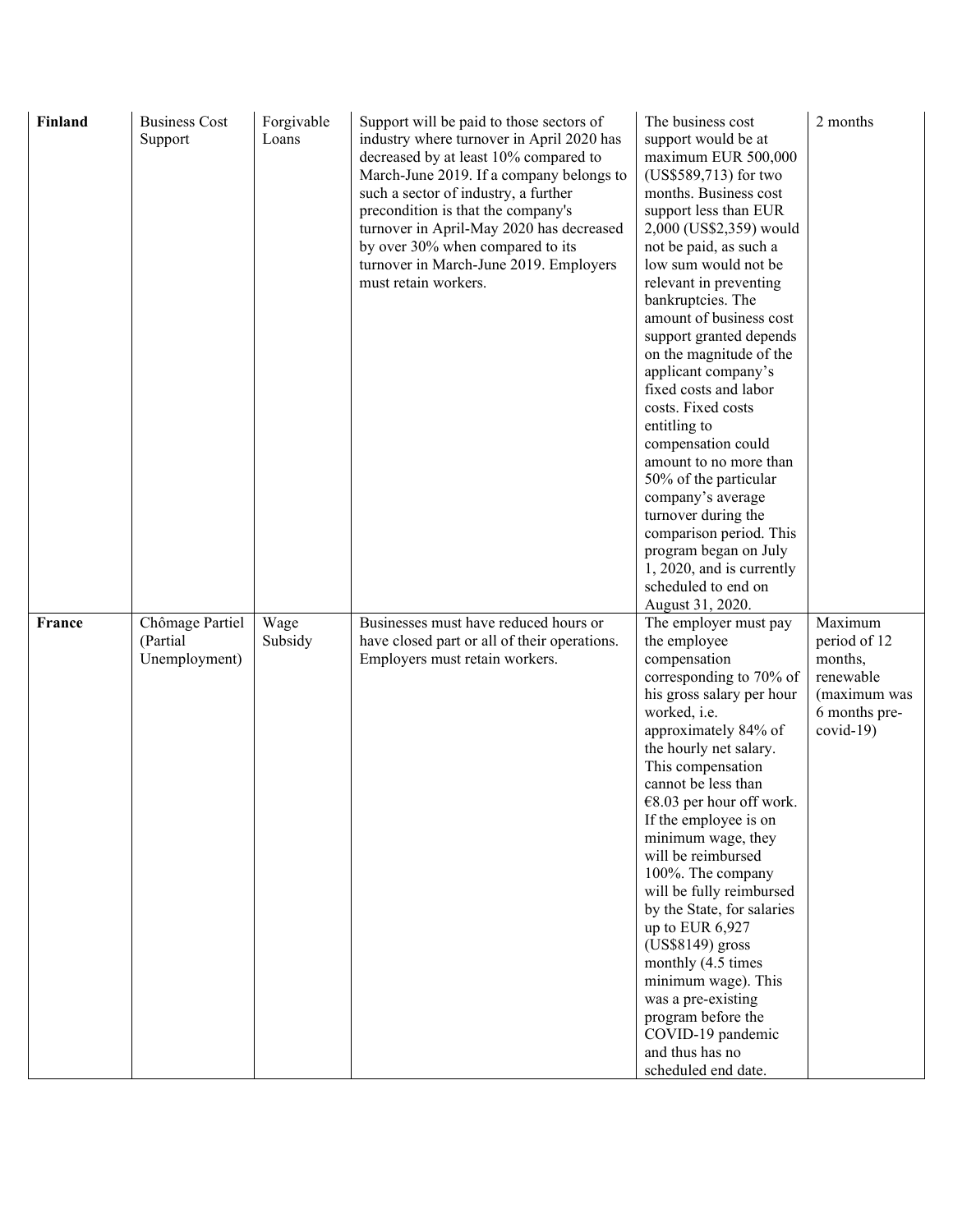| France  | Activité<br>Partielle de<br>Longue Durèe<br>(APLD) (Long<br><b>Term Partial</b><br>Activity) | Wage<br>Subsidy               | Businesses that have reduced hours or<br>closed part or all of their operations.<br>Employees cannot be furloughed more<br>than 40 percent of their total work time<br>and there must be an agreement with<br>workers unions. | Businesses that register<br>for this scheme will pay<br>their employees 70% of<br>their wages within the<br>4.5 times the minimum<br>wage limit. The<br>employer will be<br>reimbursed 60% by the<br>government for<br>agreements concluded<br>before October 1, 2020.<br>Reimbursement rates<br>will be 56% for<br>agreements after the<br>October 1 deadline. This<br>program began on July<br>1, 2020, and is currently<br>scheduled to end on<br>June 30, 2022.                                                                                                                      | 24 months                                                                                          |
|---------|----------------------------------------------------------------------------------------------|-------------------------------|-------------------------------------------------------------------------------------------------------------------------------------------------------------------------------------------------------------------------------|------------------------------------------------------------------------------------------------------------------------------------------------------------------------------------------------------------------------------------------------------------------------------------------------------------------------------------------------------------------------------------------------------------------------------------------------------------------------------------------------------------------------------------------------------------------------------------------|----------------------------------------------------------------------------------------------------|
| France  | Activité<br>Partielle de droit<br>commun (Partial<br>Activity under<br>Common Law)           | Wage<br>subsidy               | Businesses must have reduced hours or<br>have closed part or all of their operations.<br>Employees can be furloughed for more<br>than 40 percent of their total work time.<br>Employers must retain workers.                  | Businesses that register<br>for this scheme will see<br>the state reimburse 72<br>percent of a furloughed<br>employee's net salary<br>(unless they are on<br>minimum wage of<br>which they get 100<br>percent reimbursed) but<br>the state will not cover<br>more than 70 percent of<br>the current 4.5 times the<br>minimum wage (SMIC).<br>NOTE: From July, this<br>pre-existing system will<br>coexist with long-term<br>partial activity, as that<br>system is less restrictive.<br>This program began on<br>June 1, 2020, and is<br>currently scheduled to<br>end on June 30, 2022. | 6 months (can<br>be renewed up<br>to 4 times for<br>max 2 years<br>(APLD)<br>adaption July<br>(20) |
| Germany | Expanded<br>Kurzarbeitergeld<br>(Expanded<br>Short-Time<br>Work<br>Allowance)                | Short-Time<br>Work<br>Subsidy | At least 10 percent of workers have hours<br>cut by more than 10 percent (pre-covid-19,<br>to qualify for Kurzarbeitergeld, 30 percent<br>of the workforce had to be affected).<br>Employers must retain workers.             | Government subsidizes<br>60 percent of lost wages<br>for workers on short-<br>time work allowance<br>(67 percent for workers)<br>with children). After 4<br>months, this increases to<br>70 percent (77 percent<br>for workers with<br>children). After 7<br>months, this increases to<br>80 percent (87 percent<br>for workers with<br>children) Months are<br>counted from March 1st                                                                                                                                                                                                   | 12 months                                                                                          |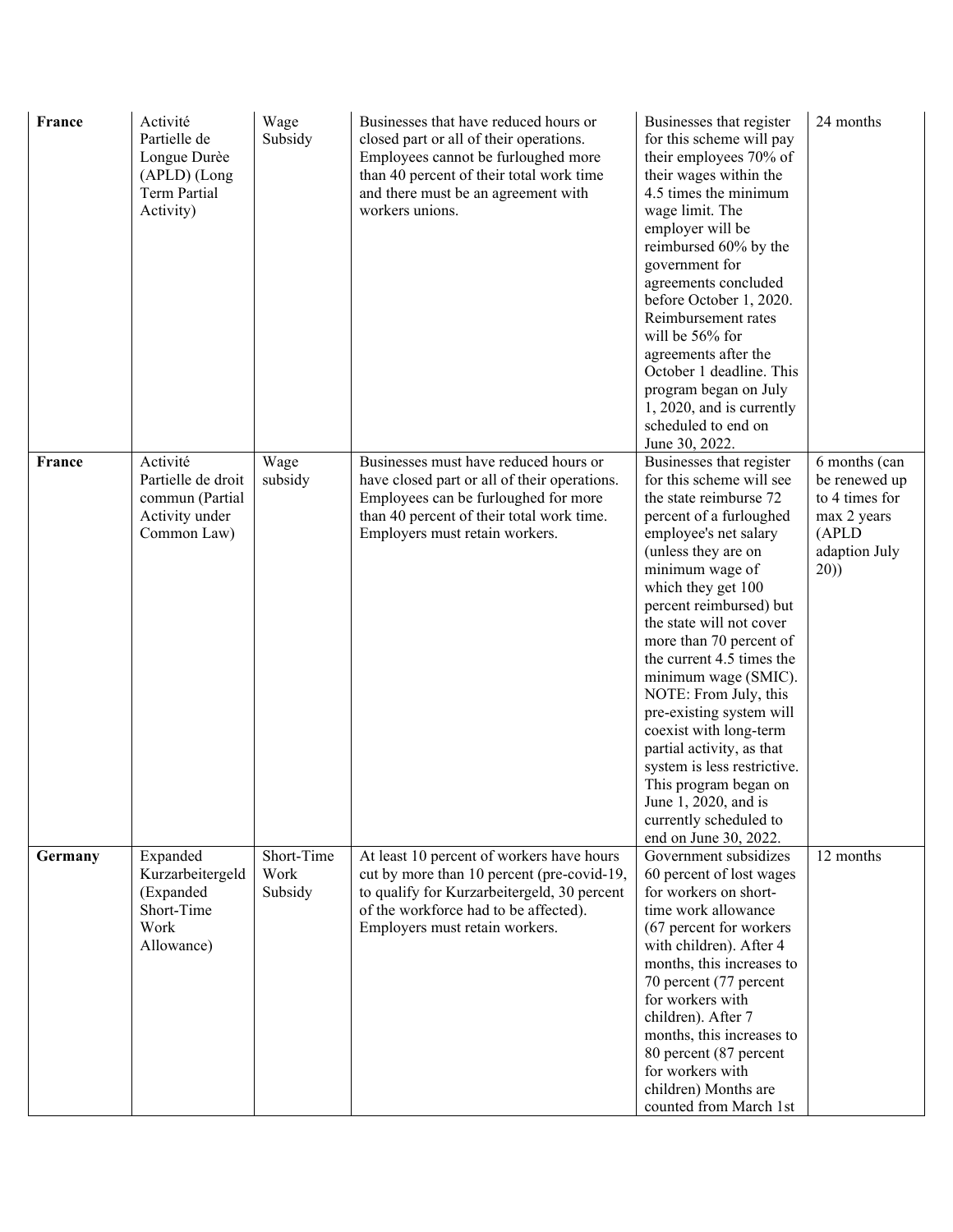|                |                            |                               |                                                                                                                                                                                                                                                                                                                                                                                                                                                                                               | 2020. This program<br>began on March 1,<br>2020, and is currently<br>scheduled to end on<br>December 31, 2020.                                                                                                                                                                                                                                                                                                                                                                                 |          |
|----------------|----------------------------|-------------------------------|-----------------------------------------------------------------------------------------------------------------------------------------------------------------------------------------------------------------------------------------------------------------------------------------------------------------------------------------------------------------------------------------------------------------------------------------------------------------------------------------------|------------------------------------------------------------------------------------------------------------------------------------------------------------------------------------------------------------------------------------------------------------------------------------------------------------------------------------------------------------------------------------------------------------------------------------------------------------------------------------------------|----------|
| Greece         | SYN-ERGASIA                | Short-Time<br>Work<br>Subsidy | Businesses will be able to participate<br>regardless of size or activity, as long as<br>they can show a loss of 20% turnover in<br>the month that they join the program.<br>Employers may only reduce the hours of<br>full-time salaried employees who were<br>active May 30, 2020. Employers must<br>retain workers.                                                                                                                                                                         | Employers may reduce<br>unilaterally all or part of<br>their employees' weekly<br>work hours by up to<br>50%. The state will<br>cover 60% of the<br>employee's net salary<br>for the time during<br>which the employees do<br>not work. If, after this<br>wage subsidy, the wage<br>does not reach minimum<br>wage, the deficit will be<br>further subsidized by the<br>government. This<br>program began on June<br>15, 2020, and is<br>currently scheduled to<br>end on October 15,<br>2020. | 4 months |
| Hungary        | Short-time work<br>subsidy | Short-Time<br>Work<br>subsidy | Employer and the employee can agree on<br>reduced working time (minimum 25 % but<br>maximum 85 % of original working time).<br>Employer must have evidence that (i) the<br>difficulties in the business are directly<br>related to the COVID-19 pandemic and<br>the state of emergency; (ii) retention of the<br>employees is in the interest of the national<br>economy. Employers must retain workers<br>for the duration of the subsidy plus at least<br>one month after the subsidy ends. | 70 percent of lost salary<br>up to HUF 214,130<br>(US\$730) per month<br>(twice the minimum<br>wage). This program<br>began on April 16,<br>2020, and ended on July<br>16, 2020.                                                                                                                                                                                                                                                                                                               | 3 months |
| <b>Iceland</b> |                            | Wage<br>Subsidy               | Those who are under threat of losing their<br>jobs will become eligible for<br>unemployment benefits, which allow them<br>to move to part time hours for their<br>employer and claim additional support<br>from the Government. The benefit<br>package is open for those who cut back to<br>as low as 25% of their previous<br>employment hours or salary. Self-<br>employed and freelancers are also eligible<br>for the benefit. Employers must retain<br>workers.                          | The Government of<br>Iceland has committed<br>to allowing part-time<br>workers to claim up to<br>75 percent of<br>unemployment benefits<br>up to a combined<br>amount of ISK 700,000<br>$(US$5109)$ per month.<br>Government will cover<br>50% of benefits after<br>June. Companies<br>experiencing a 75% or<br>greater decline in<br>revenue are able to                                                                                                                                      | 5 months |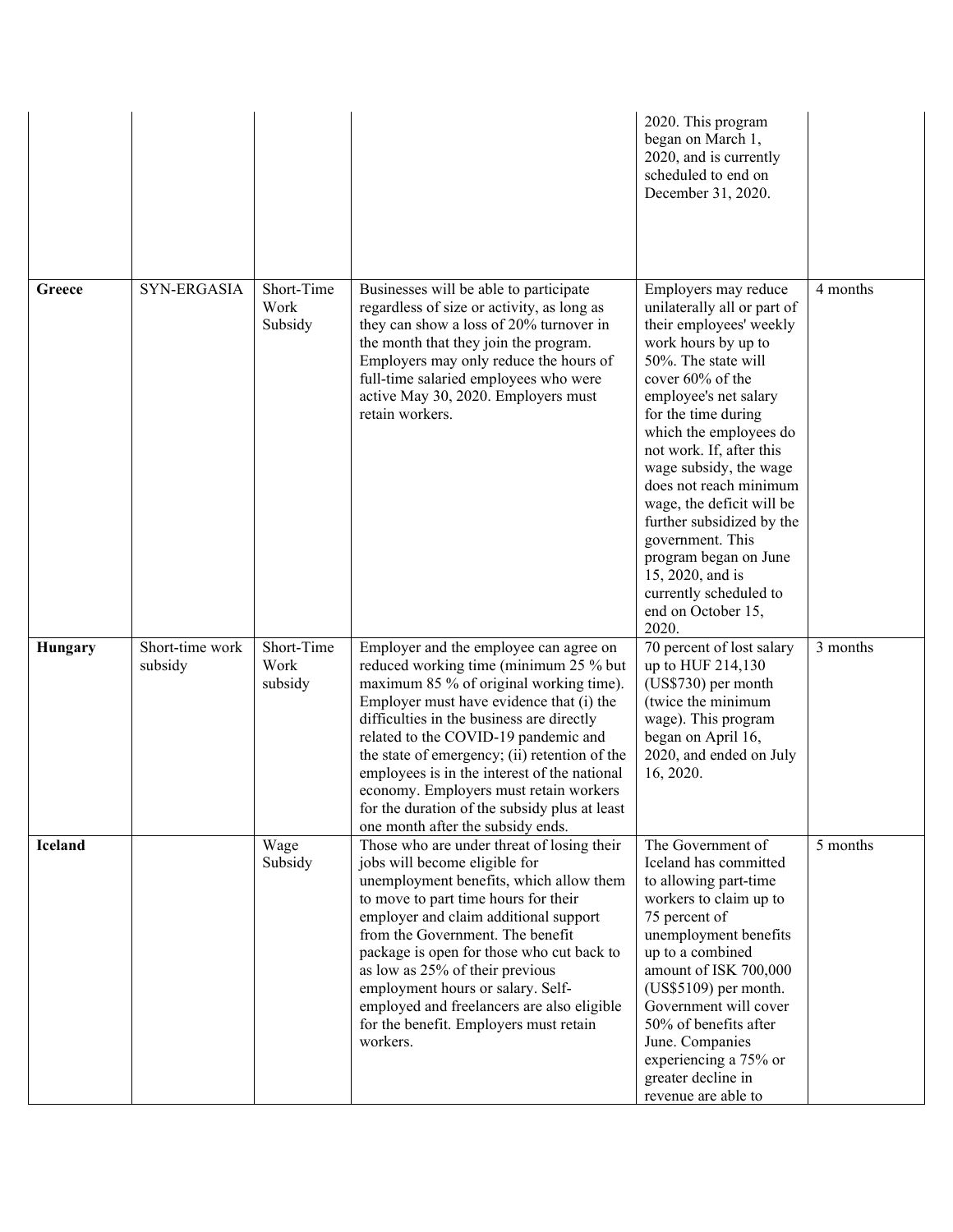|                |                                             |                 |                                                                                                                                                                                                                                                                                                        | access more government<br>assistance to cover up to<br>85% of wages. This<br>program began on<br>March 21, 2020, and is<br>currently scheduled to<br>end on August 31, 2020.                                                                                                                                                                                                                                                                                                                                                              |                                                                                    |
|----------------|---------------------------------------------|-----------------|--------------------------------------------------------------------------------------------------------------------------------------------------------------------------------------------------------------------------------------------------------------------------------------------------------|-------------------------------------------------------------------------------------------------------------------------------------------------------------------------------------------------------------------------------------------------------------------------------------------------------------------------------------------------------------------------------------------------------------------------------------------------------------------------------------------------------------------------------------------|------------------------------------------------------------------------------------|
| <b>Ireland</b> | Temporary<br>Wage Subsidy<br>Scheme (TWSS)  | Wage<br>Subsidy | Introduced for employers in all sectors<br>who retain staff on payroll; some of the<br>staff may be temporarily not working or<br>some may be on reduced hours or reduced<br>pay. Employers must be able to<br>demonstrate a 25 percent reduction in<br>turnover and employers must retain<br>workers. | (System preceding May<br>4 2020) €410 per<br>employee (US \$462).<br>(System from May 4<br>2020 onwards) The<br>maximum subsidy<br>payable is calculated by<br>reference to the<br>employee's net weekly<br>pay for November and<br>February 2020. The<br>subsidy is tapered to<br>ensure that the net<br>weekly pay (employer's<br>contribution and wage<br>subsidy) of the<br>employee does not<br>exceed €960 net per<br>week. This program<br>began on March 26,<br>2020, and is currently<br>scheduled to end on<br>August 31, 2020. | Initially 12<br>weeks, starting<br>from 26 March<br>2020. Extended<br>to 12 months |
| <b>Ireland</b> | Employment<br>Wage Subsidy<br>Scheme (EWSS) | Wage<br>Subsidy | Employers and new firms in sectors<br>impacted by COVID-19 whose turnover<br>has fallen 30%. If a worker is already on<br>TWSS, they must stay on that until it ends<br>August 31 before applying for EWSS.<br>Employers must retain workers.                                                          | Flat rate subsidy: Rate<br>of EUR 203 (US\$239)<br>per week for employees<br>earning between EU203<br>and EUR 1,462<br>(US\$1719) per week.<br>Rate of EUR151.50<br>(US\$178) for employees<br>earning between EUR<br>151.50 and EU202.99<br>per week. No subsidy is<br>paid for employees paid<br>less than EUR 151.50 or<br>more than EUR 1,462<br>per week. This program<br>began on July 1, 2020,<br>and is currently<br>scheduled to end on<br>March 31, 2021.                                                                       | 8 months                                                                           |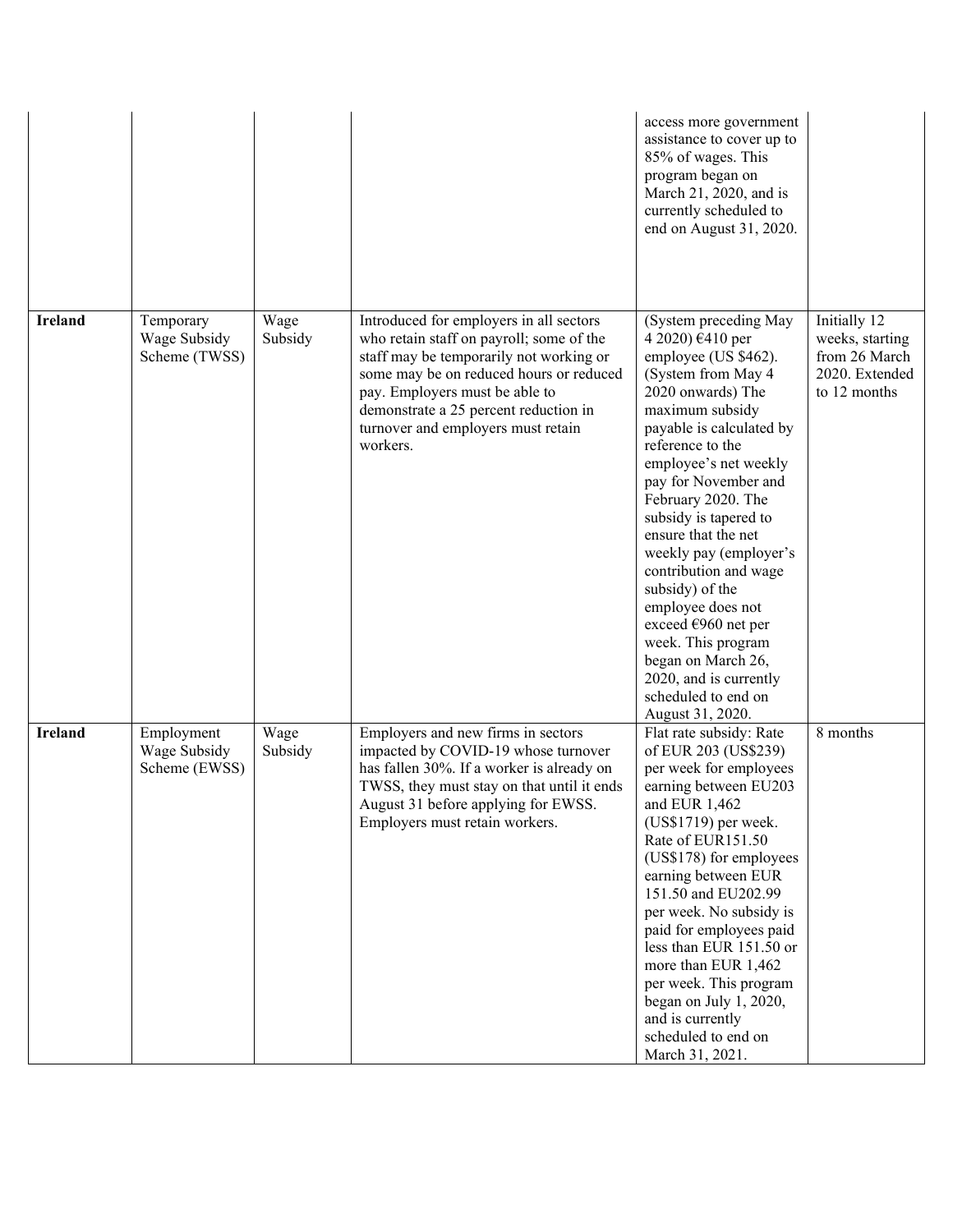| <b>Israel</b> | Grants and tax<br>relief for small<br>and medium<br>businesses. | Forgivable<br>loans; tax<br>deferrals | Businesses with a turnover of up to NIS<br>100 million (roughly US\$29 million) and a<br>decrease in sales of at least 40% relative to<br>the corresponding period in previous year,<br>will receive a grant every two months until<br>June 2021.                                                                                 | Business with an annual<br>turnover of up to NIS<br>300,000 will receive<br>bimonthly a small<br>business grant between<br>NIS $3,000 - 6,000$<br>(US\$881-1762).<br>Business with an annual<br>turnover between NIS<br>300,000 to NIS 1<br>million will receive a<br>grant for fixed expenses<br>up to NIS 500,000<br>(US\$146,000) and not<br>exceeding 15% of<br>annual turnover.<br>Program began on May<br>8, 2020 and is scheduled<br>to end June 30, 2021 |                                                      |
|---------------|-----------------------------------------------------------------|---------------------------------------|-----------------------------------------------------------------------------------------------------------------------------------------------------------------------------------------------------------------------------------------------------------------------------------------------------------------------------------|------------------------------------------------------------------------------------------------------------------------------------------------------------------------------------------------------------------------------------------------------------------------------------------------------------------------------------------------------------------------------------------------------------------------------------------------------------------|------------------------------------------------------|
| <b>Israel</b> | The Economic<br>Assistance<br>Program                           | Wage<br>Subsidy                       | 1) Any self-employed individuals with<br>taxable income in 2018 between 24,000<br>(US\$7,041) to 240,000 NIS (US\$70,411),<br>and with a 25% decrease in turnover<br>during March-April compared to the same<br>period in 2019. 2) Any workers on unpaid<br>leave.                                                                | 1) receive a grant up to<br>6,000 NIS (US\$1,760)<br>2) Workers on unpaid<br>leave from their<br>employer are eligible to<br>claim up to 80% of their<br>last salary from the<br>Israeli Employment<br>Service. This program<br>began on May 8, 2020,<br>and is currently<br>scheduled to end on<br>June 30, 2021.                                                                                                                                               | 14 months                                            |
| <b>Italy</b>  | Wage<br>Supplementary<br>Fund                                   | Wage<br>Subsidy                       | Employers who suspend or reduce their<br>business activities in 2020 as a result of<br>the COVID-19 pandemic. Employers must<br>retain workers.                                                                                                                                                                                   | 80 percent of<br>employees' wages up to<br>a maximum of EUR<br>1,300 (US\$1529). This<br>program began on<br>February 23, 2020, and<br>is currently scheduled to<br>end on August 31, 2020.                                                                                                                                                                                                                                                                      | 14 weeks but<br>can be<br>extended to 12<br>months   |
| Japan         | Expanded<br>Employment<br>Adjustment<br>Subsidies               | Wage<br>Subsidy                       | Any business that has seen a decrease in<br>production or sales of more than 5% and<br>has been affected by COVID-19. The<br>business must submit a closure plan by<br>June 30 2020. Businesses must still pay<br>compensation for absence from work of no<br>less than 60% of normal wages and<br>employers must retain workers. | For small and medium<br>sized employers, the<br>government will cover<br>$80\%$ of the<br>compensation for<br>absence from work up to<br>JPY 15,000 (US\$141)<br>per day. Government<br>will cover 90% if the<br>employer does not lay<br>off any employees. For<br>large businesses, the<br>government will pay<br>employers 66 percent of<br>the compensation up to                                                                                            | 5 months<br>(further<br>extensions<br>being debated) |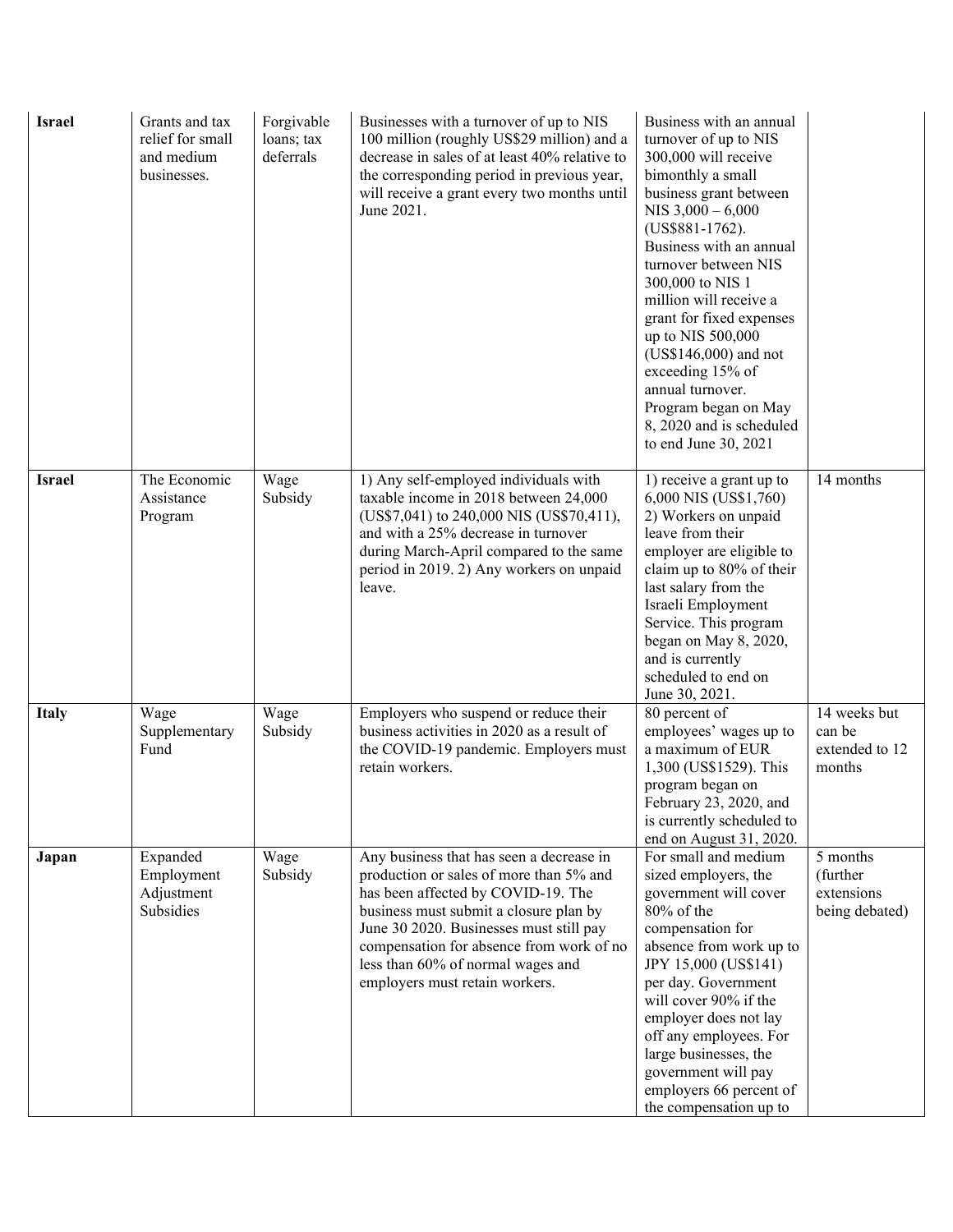|        |                                          |                     |                                                                                                                         | the same limit with the<br>covered percentage<br>rising to 75% if they do<br>not lay off any<br>employees. (In the<br>typical system pre-<br>COVID-19, the ratios<br>were 66 percent and 50<br>percent respectively).<br>This program began on<br>April 1, 2020, and is<br>currently scheduled to<br>end on September 30,<br>2020.                                                                                                                                                                                                    |          |
|--------|------------------------------------------|---------------------|-------------------------------------------------------------------------------------------------------------------------|---------------------------------------------------------------------------------------------------------------------------------------------------------------------------------------------------------------------------------------------------------------------------------------------------------------------------------------------------------------------------------------------------------------------------------------------------------------------------------------------------------------------------------------|----------|
| Japan  | Safety Net for<br>Financing<br>Guarantee | Forgivable<br>Loans | Monthly revenue has decreased by 20%                                                                                    | Loan guarantee for up to<br>280 million yen (\$2.62<br>million)                                                                                                                                                                                                                                                                                                                                                                                                                                                                       |          |
| Latvia | Downtime<br>Subsidy                      | Wage<br>Subsidy     | Employers in 40 industries including<br>sports, travel, transit, tourism and culture.<br>Employers must retain workers. | 75 percent of their<br>salaries but not more<br>than EUR 700 (US\$821)<br>a month (minimum<br>wage). The program is<br>expected to cost about<br>$€102m$ and cover 73,000<br>employees according to<br><b>Economics Ministry</b><br>estimates. This program<br>began on May 1, 2020,<br>and ended on June 30,<br>2020.                                                                                                                                                                                                                | 2 months |
| Latvia | Special Wage<br>Subsidy                  | Wage<br>Subsidy     | Employers in 40 industries including<br>sports, travel, transit, tourism and culture.<br>Employers must retain workers. | Employers can apply for<br>wage subsidies of 50%<br>up to a maximum of<br>EUR 430 (US\$504).<br>Each wages subsidy<br>period lasts 4 months.<br>Employers are only<br>permitted to apply for<br>wage subsidies for up to<br>50% of its employees<br>but no more than 20<br>employees. Employment<br>for each person<br>receiving a wage<br>subsidy must be<br>guaranteed for 3 months<br>following the end of the<br>subsidy. This program<br>began on July 1, 2020,<br>and is currently<br>scheduled to end on<br>December 31, 2021. | 4 months |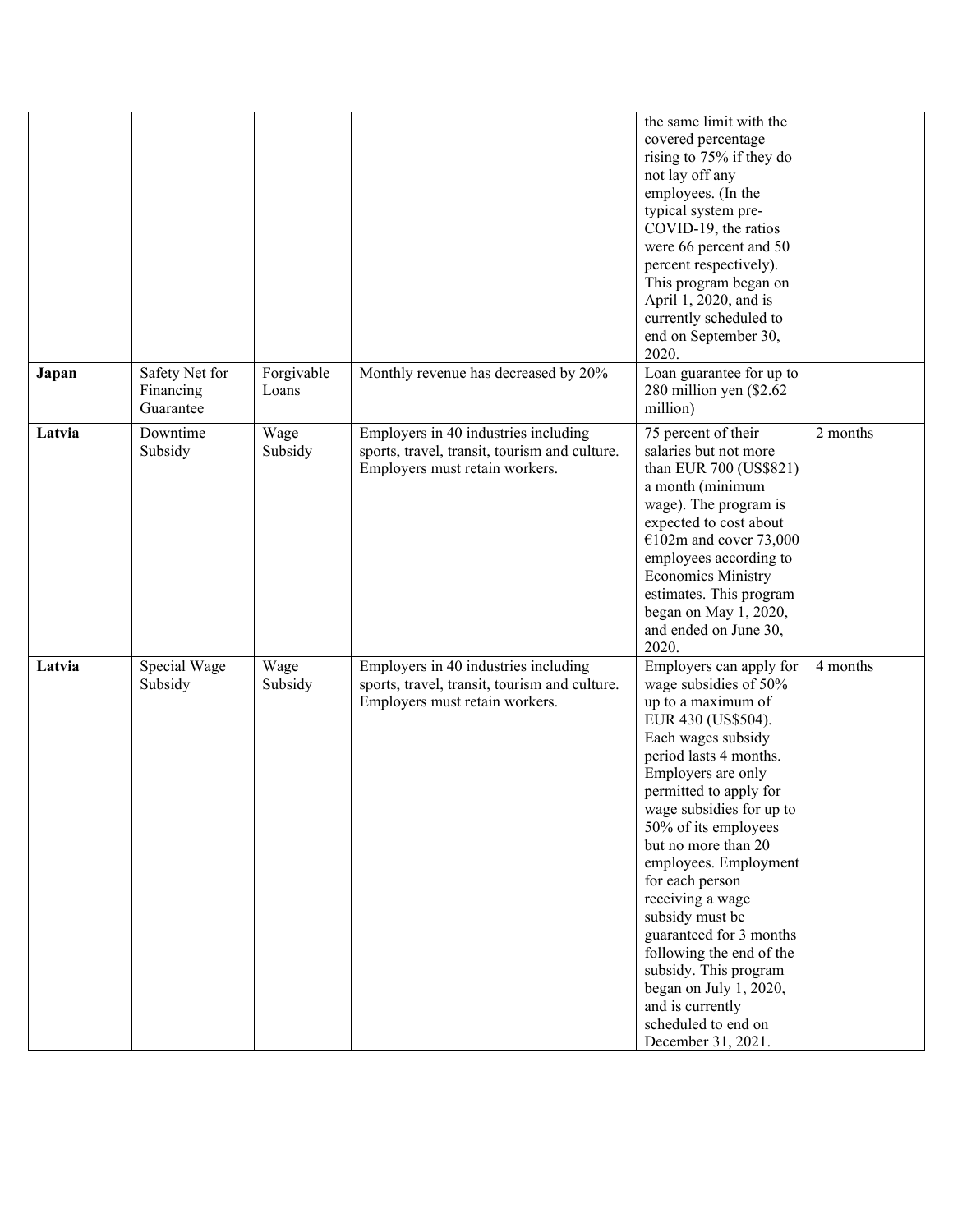| Lithuania  | The Economic<br>and Financial<br><b>Action Plan</b> | Wage<br>Subsidy         | All employers can apply for the subsidy<br>but they cannot require employees to<br>perform work functions during the<br>downtime. All employers that apply for<br>wage subsidies must maintain no less than<br>50 percent of jobs for 3 months or 6<br>months following the end of payment of<br>wage subsidies depending on which<br>subsidy the employer applies for (see<br>Program Description). | The government will<br>pay employers 90<br>percent of an employee's<br>wage up to EUR 607<br>pre-tax (1x minimum<br>wage). There is an<br>obligation to maintain<br>the employment status<br>of the employee for 6<br>months with this<br>subsidy. Or the<br>government will pay<br>employers 70 percent of<br>an employee's wage up<br>to EUR 910.5 pre-tax<br>$(1.5x$ minimum wage).<br>There is an obligation to<br>maintain the<br>employment status of<br>the employee for 3<br>months with this<br>subsidy. Self-employed<br>workers can apply for a<br>flat rate subsidy of EUR<br>257 per month<br>regardless of the number<br>of self-employed<br>activities they carry out.<br>This program began on<br>April 8, 2020, and will<br>remain in place until the<br>state of emergency and<br>quarantine is ended by<br>the Lithuanian<br>Government. | 1 month (must<br>renew each<br>month but<br>unlimited<br>renewals) |
|------------|-----------------------------------------------------|-------------------------|------------------------------------------------------------------------------------------------------------------------------------------------------------------------------------------------------------------------------------------------------------------------------------------------------------------------------------------------------------------------------------------------------|-------------------------------------------------------------------------------------------------------------------------------------------------------------------------------------------------------------------------------------------------------------------------------------------------------------------------------------------------------------------------------------------------------------------------------------------------------------------------------------------------------------------------------------------------------------------------------------------------------------------------------------------------------------------------------------------------------------------------------------------------------------------------------------------------------------------------------------------------------------|--------------------------------------------------------------------|
| Luxembourg | Chômage Partiel<br>(Partial<br>Unemployment)        | Wage<br>Subsidy         | Companies and Organizations based in<br>Luxembourg with an establishment<br>authorization and affected by force<br>majeure, COVID-19. Employers must<br>retain workers.                                                                                                                                                                                                                              | 80% of workers' wages<br>$-$ up to 250 percent<br>social minimum wage.<br>Workers cannot be laid<br>off. This program began<br>on March 18, 2020, and<br>is currently scheduled to<br>end on December 31,<br>2020.                                                                                                                                                                                                                                                                                                                                                                                                                                                                                                                                                                                                                                          | 9 months                                                           |
| Mexico     |                                                     | Employment<br>Guarantee |                                                                                                                                                                                                                                                                                                                                                                                                      | No state workers will be<br>fired.                                                                                                                                                                                                                                                                                                                                                                                                                                                                                                                                                                                                                                                                                                                                                                                                                          |                                                                    |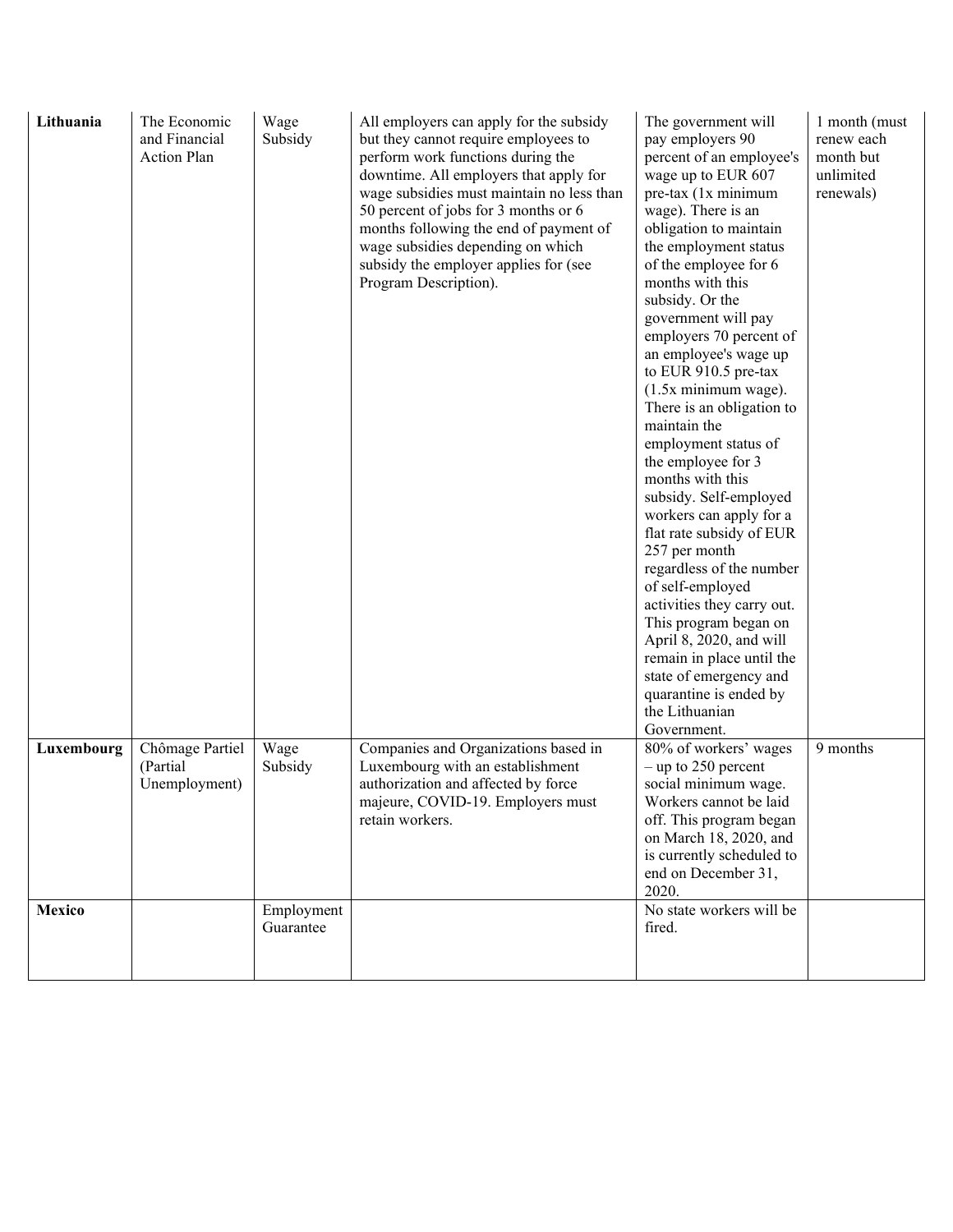| <b>Netherlands</b>           | Temporary<br>Emergency<br><b>Bridging</b><br>Measure NOW | Wage<br>Subsidy | Companies facing at least 20 percent<br>turnover loss over a 3 month stretch<br>between March 1, 2020, and July 31,<br>2020. This was extended to a period of<br>four months under version 2.0 running<br>from June 6, 2020. Those four months can<br>be between March 1 and November 30,<br>2020. Employers must retain workers.                                                                                                                                                           | If the turnover loss is<br>100 percent, the<br>compensation will<br>amount to 90 percent of<br>wages. If loss is 50<br>percent, compensation<br>will be 45 percent. If<br>loss is 25 percent, the<br>compensation will<br>amount to 22.5 percent<br>of wages. No layoffs<br>allowed. Compensation<br>is capped at EUR 9,538<br>$(US$11,188)$ per month.<br>This program began on<br>March 1, 2020, and is<br>currently scheduled to<br>end on September 30,<br>2020. | Original 3<br>months<br>extended to 6<br>months                                                    |
|------------------------------|----------------------------------------------------------|-----------------|---------------------------------------------------------------------------------------------------------------------------------------------------------------------------------------------------------------------------------------------------------------------------------------------------------------------------------------------------------------------------------------------------------------------------------------------------------------------------------------------|----------------------------------------------------------------------------------------------------------------------------------------------------------------------------------------------------------------------------------------------------------------------------------------------------------------------------------------------------------------------------------------------------------------------------------------------------------------------|----------------------------------------------------------------------------------------------------|
| <b>New</b><br><b>Zealand</b> | COVID-19<br>Wage Subsidy                                 | Wage<br>Subsidy | (REGULAR SUBSIDY): Employers with<br>a 30 percent or more decline in actual or<br>predicted revenue during the month due to<br>COVID-19. Then updated by removing<br>the 30 percent requirement. Instead<br>became any employers with a predicted or<br>actual decline in revenue due to COVID-<br>19. The regular subsidy ended June 10,<br>2020. The extension until September 1,<br>2020, requires demonstration of at least a<br>40% drop in revenue. Employers must<br>retain workers. | Flat rate: NZ \$585.80<br>(US\$385) for employees<br>working 20 hours or<br>more per week before<br>the crisis (full-time); NZ<br>\$350 (US\$230) for<br>employees working less<br>than 20 hours per week<br>(part-time). Maximum<br>of NZ\$150,000<br>(US\$98,655) per firm.<br>This program began on<br>March 18, 2020, and is<br>currently scheduled to<br>end on September 1,<br>2020.                                                                           | 12 weeks.<br>Additional 8<br>weeks if<br>employers can<br>demonstrate a<br>40% drop in<br>revenue. |
| <b>Norway</b>                | Employee<br><b>Retention Credit</b>                      | Wage<br>Subsidy | Companies that have more than a 10<br>percent drop in turnover and non-profit<br>organizations, associations and<br>foundations for the purpose of taking back<br>their own lay-offs can apply for support.<br>The scheme covers all employees,<br>including apprentices. Employees must<br>have been laid off or partially laid off as of<br>May 28 2020 but then taken back from<br>redundancy at the beginning of July.<br>Employers must retain workers.                                | For companies with<br>more than a 30 percent<br>revenue drop, they<br>receive NOK 15,000 per<br>person who has been<br>taken back from<br>redundancy. For<br>companies with a<br>revenue drop between<br>10 percent and 30<br>percent, the aid amount<br>per person taken back is<br>(fall in turnover in<br>percent - 10 percentage<br>points) $* 75,000$ . This<br>program began on July<br>1, 2020, and is currently<br>scheduled to end on<br>August 31, 2020.   | 2 months<br>(potential to<br>extend beyond<br>August)                                              |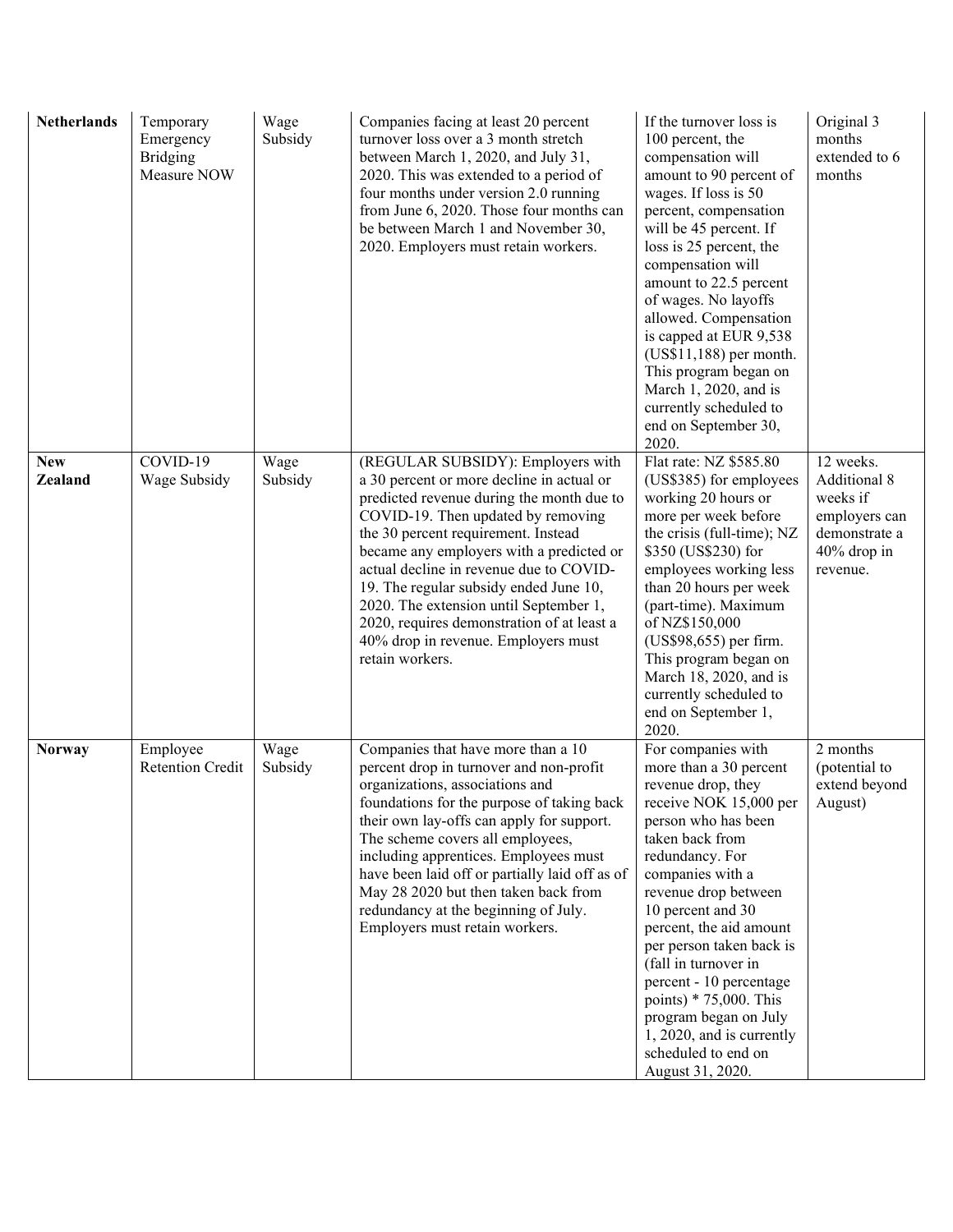| Poland   | Anti-Crisis<br>Shield-Wage<br>Subsidy | Wage<br>Subsidy | The employee must have been fully or<br>partially laid off as of 28 May 2020.<br>Business must have experienced more<br>than 15% decline in turnover compared to<br>previous year. Employers must retain<br>workers.                                                                                                        | For economic<br>downtime, subsidy is 50<br>percent of minimum<br>wage, EUR 290<br>(US\$340). For<br>reductions of working<br>time at least 20 percent<br>but less than part time,<br>up to 50 percent of<br>employee's salary, but<br>no more than 40 percent<br>of the average monthly<br>salary compared to the<br>previous quarter.<br>Workers cannot be laid<br>off. For micro, small,<br>and medium sized<br>businesses, a subsidy of<br>either 50, 70, or 90<br>percent of minimum<br>wage per employee can<br>be given by the<br>government if total sales<br>revenue declined by 30,<br>50, or 80 percent<br>respectively compared<br>to the two<br>corresponding months in<br>2019. This program<br>began on March 31,<br>2020, and ended on June<br>30, 2020. | 3 months                                                                                                  |
|----------|---------------------------------------|-----------------|-----------------------------------------------------------------------------------------------------------------------------------------------------------------------------------------------------------------------------------------------------------------------------------------------------------------------------|-------------------------------------------------------------------------------------------------------------------------------------------------------------------------------------------------------------------------------------------------------------------------------------------------------------------------------------------------------------------------------------------------------------------------------------------------------------------------------------------------------------------------------------------------------------------------------------------------------------------------------------------------------------------------------------------------------------------------------------------------------------------------|-----------------------------------------------------------------------------------------------------------|
| Portugal | Simplified<br>Layoff                  | Wage<br>Subsidy | Companies in temporary economic<br>difficulties (i.e. that cease their activity<br>due to a break in the supply chain as well<br>as those whose business records a 40<br>percent drop in turnover compared to the<br>same period in 2019). Employers must<br>retain workers for at least 60 days after the<br>subsidy ends. | Where normal working<br>hours are reduced, the<br>employee's salary is<br>proportionally<br>reduced. However, the<br>employee will be<br>entitled to a minimum<br>amount equal to 2/3 of<br>their normal gross<br>remuneration, or the<br>value of the national<br>minimum wage, EUR<br>635 (US\$748) per<br>month, whichever is<br>higher, up to three times<br>the NMW (EUR<br>1,905.00, (US\$2,245).<br>This compensation is<br>supported by Social<br>Security (70%) and the<br>employer (30%). This<br>program began on<br>March 9, 2020, and is<br>currently scheduled to                                                                                                                                                                                         | 3 months<br>(renewed<br>monthly) (may<br>apply for a 4th<br>month with<br>"exceptional<br>circumstances") |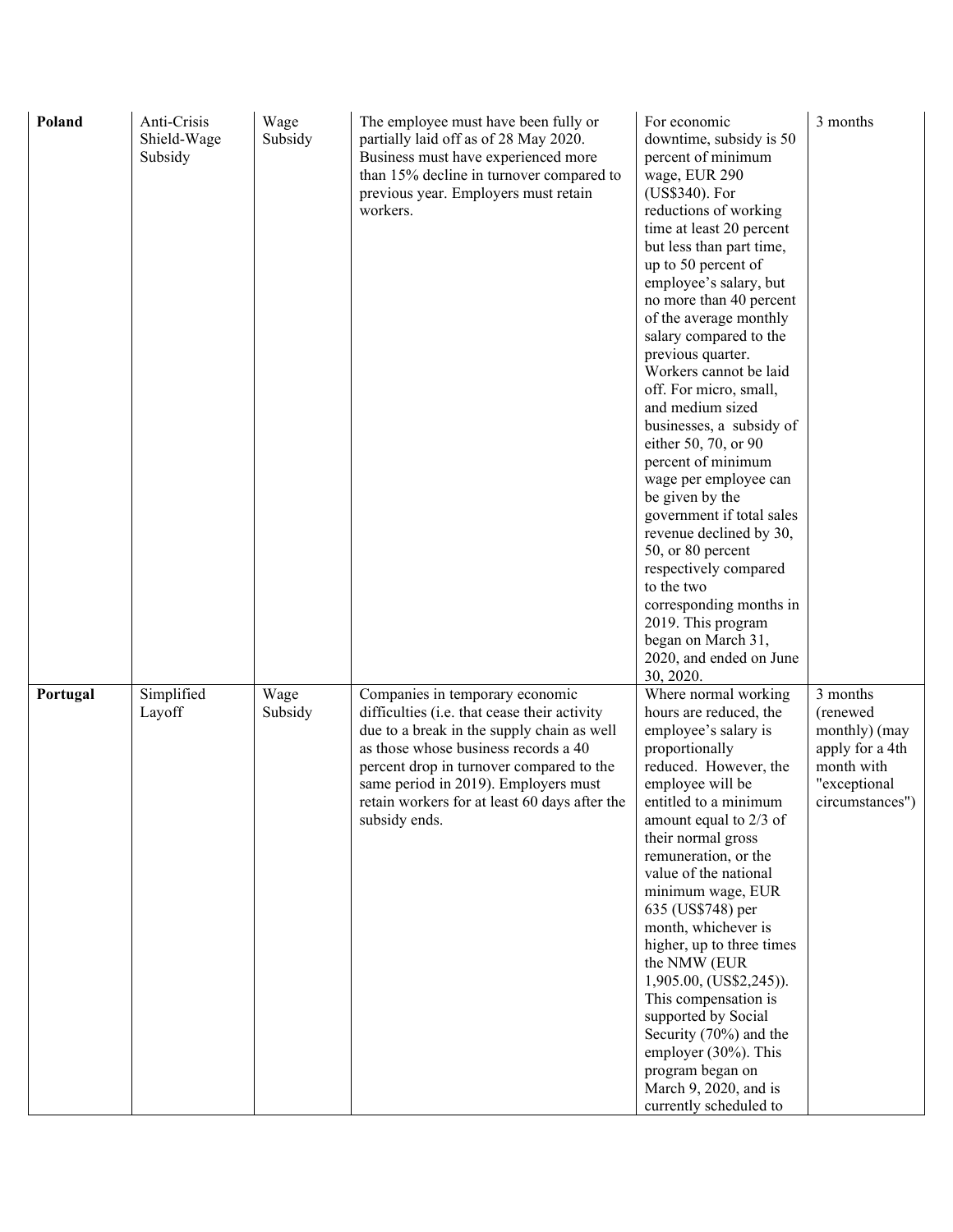|                           |                                 |                 |                                                                                                                                                                                                                    | end on September 30,<br>2020.                                                                                                                                                                                                                                                                                                                                                                                                                                                                                                                                                                                                  |           |
|---------------------------|---------------------------------|-----------------|--------------------------------------------------------------------------------------------------------------------------------------------------------------------------------------------------------------------|--------------------------------------------------------------------------------------------------------------------------------------------------------------------------------------------------------------------------------------------------------------------------------------------------------------------------------------------------------------------------------------------------------------------------------------------------------------------------------------------------------------------------------------------------------------------------------------------------------------------------------|-----------|
| <b>Slovak</b><br>Republic | None                            | Wage<br>Subsidy | Employers who closed or restricted their<br>business operations due to the decision of<br>the public health authority or any<br>employers who had sales reduce by more<br>than 20%. Employers must retain workers. | 80% of average monthly<br>salary up to EUR 1,100<br>per employee per month<br>for employees who are<br>unable to work.<br>Subsidies for self-<br>employed people whose<br>sales declined during the<br>state of emergency is<br>540 EUR per month.<br>For employers with<br>sales reductions greater<br>than 20% but who do<br>not close down,<br>compensation for lost<br>income due to reduced<br>sales is as follows:<br>$>20\%$ - EUR 180, $>40\%$<br>- EUR $300, >60\%$ -<br>EUR 420, >80% - EUR<br>540 per month. This<br>program began on<br>March 13, 2020, and is<br>currently scheduled to<br>end on March 31, 2021. | 12 months |
| Slovenia                  | Wage Co-<br>financing<br>Regime | Wage<br>Subsidy | Workers who are temporarily laid off and<br>workers unable to come to work because<br>of the COVID-19 pandemic. Employers<br>must retain workers.                                                                  | For employers who<br>cannot provide work to<br>more than 30% of their<br>employees and send<br>them home to wait for<br>work. In this case, the<br>state will reimburse<br>40% of the salary costs<br>to the employer, while<br>the employer bears 60%<br>of the cost. The<br>maximum amount of<br>reimbursement is<br>limited to the maximum<br>amount of compensation<br>for unemployment<br>(currently EUR 892.50<br>gross). If a healthy<br>employee is ordered to<br>stay in quarantine and                                                                                                                               | 2 months  |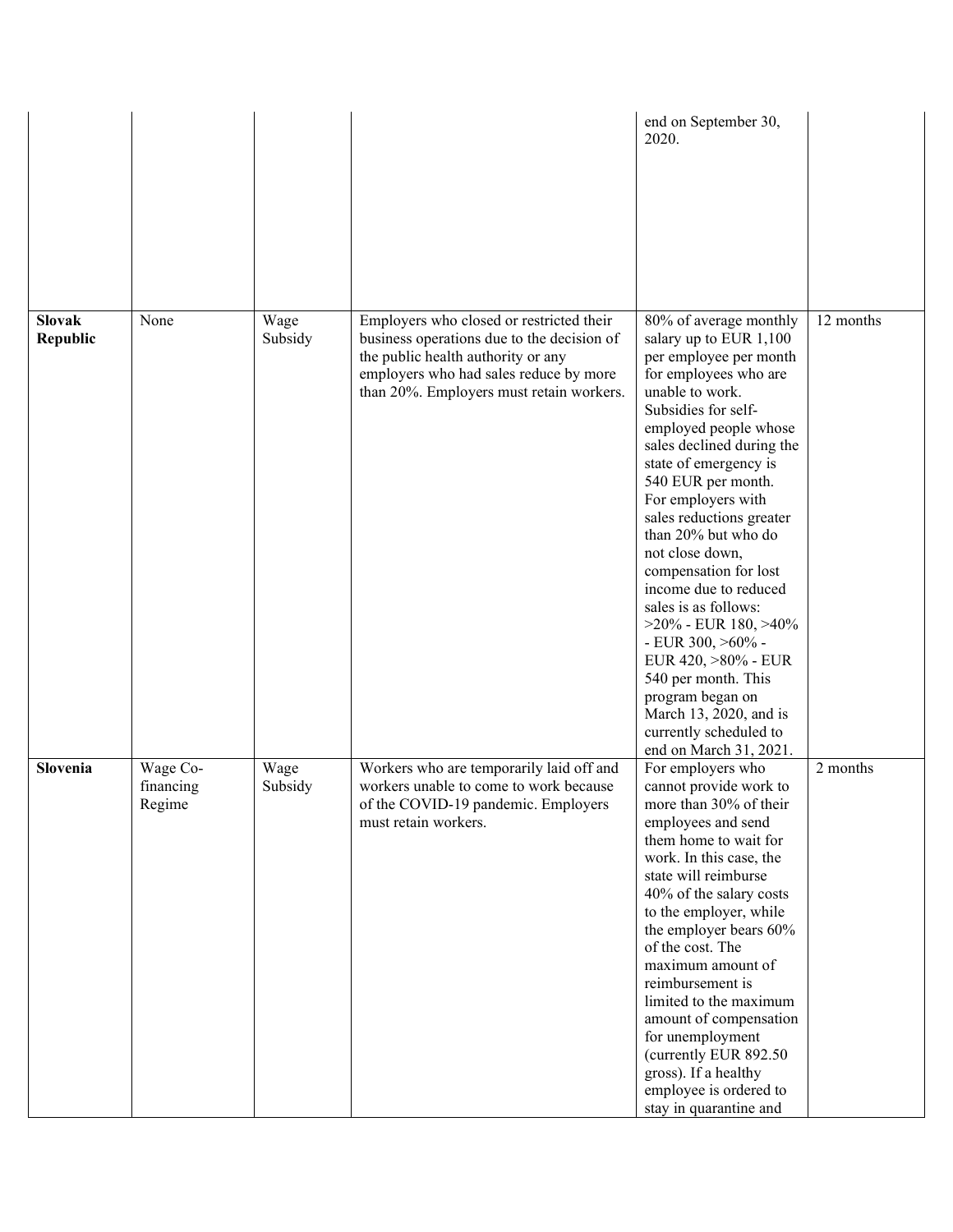|                    |                                                                                    |                 |                                                                                                                                                                                                                                                                                                                                                                                                    | cannot work from home.<br>In this case, the state<br>will reimburse to the<br>entire cost of the<br>employee's salary<br>compensation, i.e. 80%<br>of the employee's<br>average salary in the last<br>three months. This<br>program began on April<br>2, 2020, and ended on<br>June 15, 2020.                                                                                                                                                                                                                                  |          |
|--------------------|------------------------------------------------------------------------------------|-----------------|----------------------------------------------------------------------------------------------------------------------------------------------------------------------------------------------------------------------------------------------------------------------------------------------------------------------------------------------------------------------------------------------------|--------------------------------------------------------------------------------------------------------------------------------------------------------------------------------------------------------------------------------------------------------------------------------------------------------------------------------------------------------------------------------------------------------------------------------------------------------------------------------------------------------------------------------|----------|
| <b>South Korea</b> | Employment<br>Maintenance<br>Subsidies                                             | Wage<br>Subsidy | Qualifications for the subsidy include the<br>following: maintaining the current<br>employees while exercising "rescue"<br>measures for at least one month, such as,<br>(a) a temporary suspension of business<br>while granting paid leave to the<br>employees; or (b) reduced employee work<br>hours which are in excess of 20% of the<br>total working hours. Employers must<br>retain workers. | Increases employment<br>retention subsidies from<br>66% of wages to 90%<br>for 3 months, April to<br>June (while maintaining<br>the cap of KRW<br>66,000/employee/day<br>(US\$56)). Large firms<br>are subject to the 66%<br>threshold. Employment<br>promotion subsidy for<br>small and medium sized<br>enterprises introduced<br>from July 27 until<br>December 31 for up to 1<br>million KRW (US\$845)<br>per hired person. This<br>program began on April<br>1, 2020, and ended on<br>June 30, 2020.                       | 3 months |
| Spain              | Expansion of<br><b>ERTE</b> Program<br>to businesses<br>affected by<br>Coronavirus | Wage<br>Subsidy | All workers affected by a reduction in<br>working hours or temporary suspension of<br>working contract. Company must prove<br>reduction in workload due to force<br>majeure or economical, technical,<br>organizational or productive causes.<br>Employers must retain workers for at least<br>6 months after the program ends.                                                                    | In the case of total<br>ERTEs for causes of<br>force majeure, where all<br>employees have been<br>sent home, companies<br>with fewer than 50<br>workers will receive tax<br>exemptions of 70% up<br>to July, 60% in August<br>and 35% in September.<br>If a company has more<br>than 50 workers, it will<br>be relieved of paying<br>50% of employer<br>contributions up to July,<br>40% in August and 25%<br>in September. In the<br>case of partial ERTEs,<br>where some workers<br>have returned,<br>exemptions also apply. | 6 months |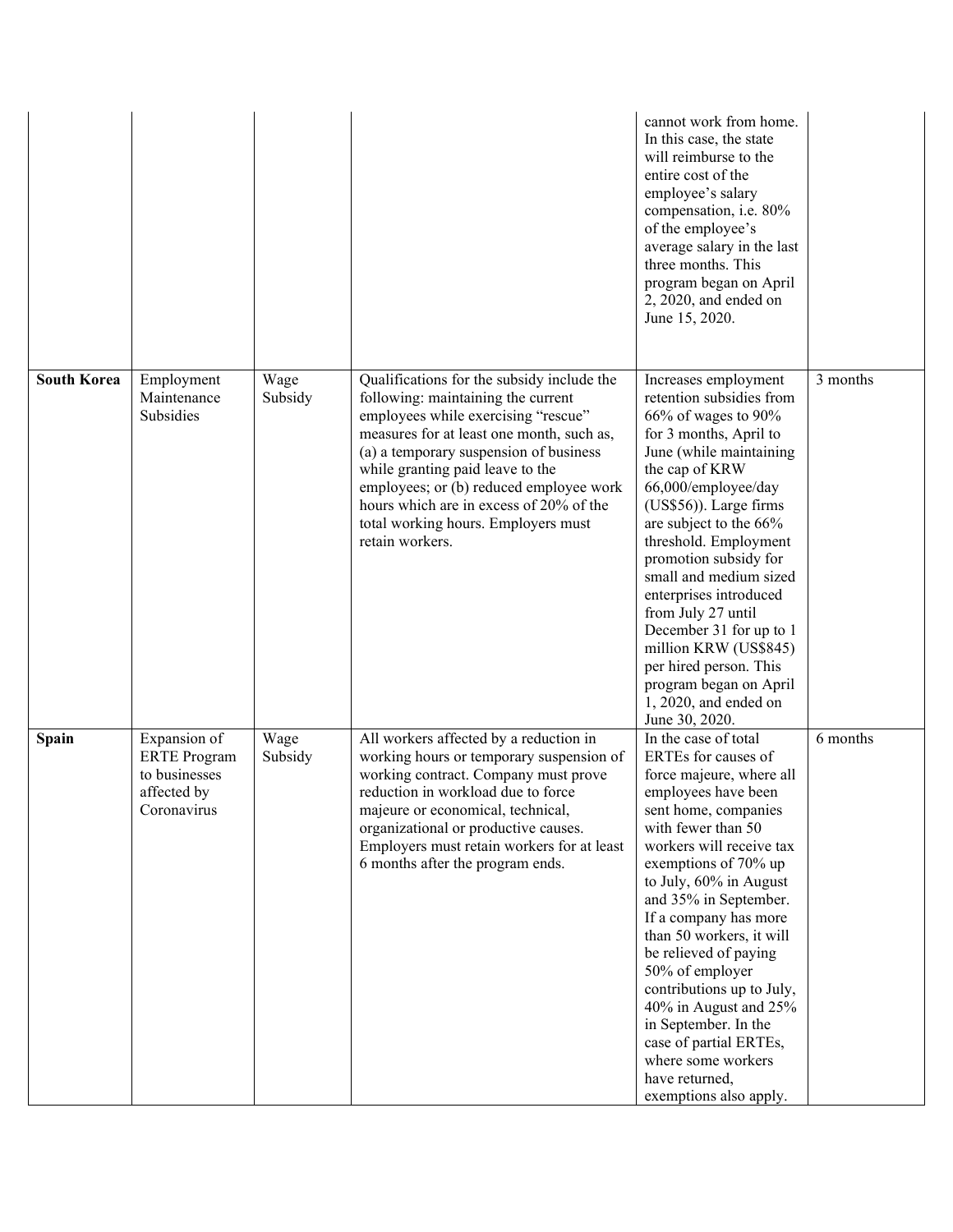|               |                                 |                               |                                                                                                                                                                                                                                        | In businesses with fewer<br>than 50 workers,<br>companies will receive<br>exemptions of 60% for<br>employees who have<br>returned to work and<br>35% for those who<br>remain suspended. In<br>businesses with more<br>than 50 workers, the rate<br>is 40% and 25%,<br>respectively. This<br>program began on<br>March 17, 2020, and is<br>currently scheduled to<br>end on September 30,<br>2020.                                                                                            |                                                                                        |
|---------------|---------------------------------|-------------------------------|----------------------------------------------------------------------------------------------------------------------------------------------------------------------------------------------------------------------------------------|----------------------------------------------------------------------------------------------------------------------------------------------------------------------------------------------------------------------------------------------------------------------------------------------------------------------------------------------------------------------------------------------------------------------------------------------------------------------------------------------|----------------------------------------------------------------------------------------|
| <b>Sweden</b> | Short-Time<br>Work<br>Allowance | Short-Time<br>Work<br>Subsidy | Companies that can show temporary and<br>serious financial difficulties in coping with<br>the COVID-19 pandemic. Newly hired<br>employee (less than 3 months) are not<br>encompassed in the support. Employers<br>must retain workers. | Subsidy of 15% of<br>employee pay with a<br>20% reduction of<br>working time, 30% with<br>a 40% reduction of<br>working time, 45% with<br>a 60% working time<br>reduction, and 60% with<br>an 80% working time<br>reduction (this most<br>serious case can only be<br>applied for May, June<br>and July). Maximum<br>support SEK 44,000<br>(US\$5,066) per<br>person/per month. This<br>program began on<br>March 16, 2020, and is<br>currently scheduled to<br>end on December 31,<br>2020. | 6 months with<br>extension of 3<br>months until<br>end of<br>December 2020<br>possible |
| Switzerland   | Expansion of<br>Chômage Partiel | Wage<br>subsidy               | Employers affected by COVID-19 send<br>request to local canton for STW benefits.<br>Apprentices and temporary workers are<br>included. Employers must retain workers.                                                                  | Subsidy covers 80<br>percent of workers lost<br>earnings capped at CHF<br>12,350 (US\$13,556) per<br>month. Workers cannot<br>be laid off. For example,<br>if an employer has to<br>reduce the working time<br>to 50%, the employer<br>continues to pay the full<br>salary for the 50% of the<br>time worked, but only<br>80% of the salary for the<br>50% of the time not<br>worked. This part is<br>reimbursed by the<br>unemployment fund.                                                | 12 months                                                                              |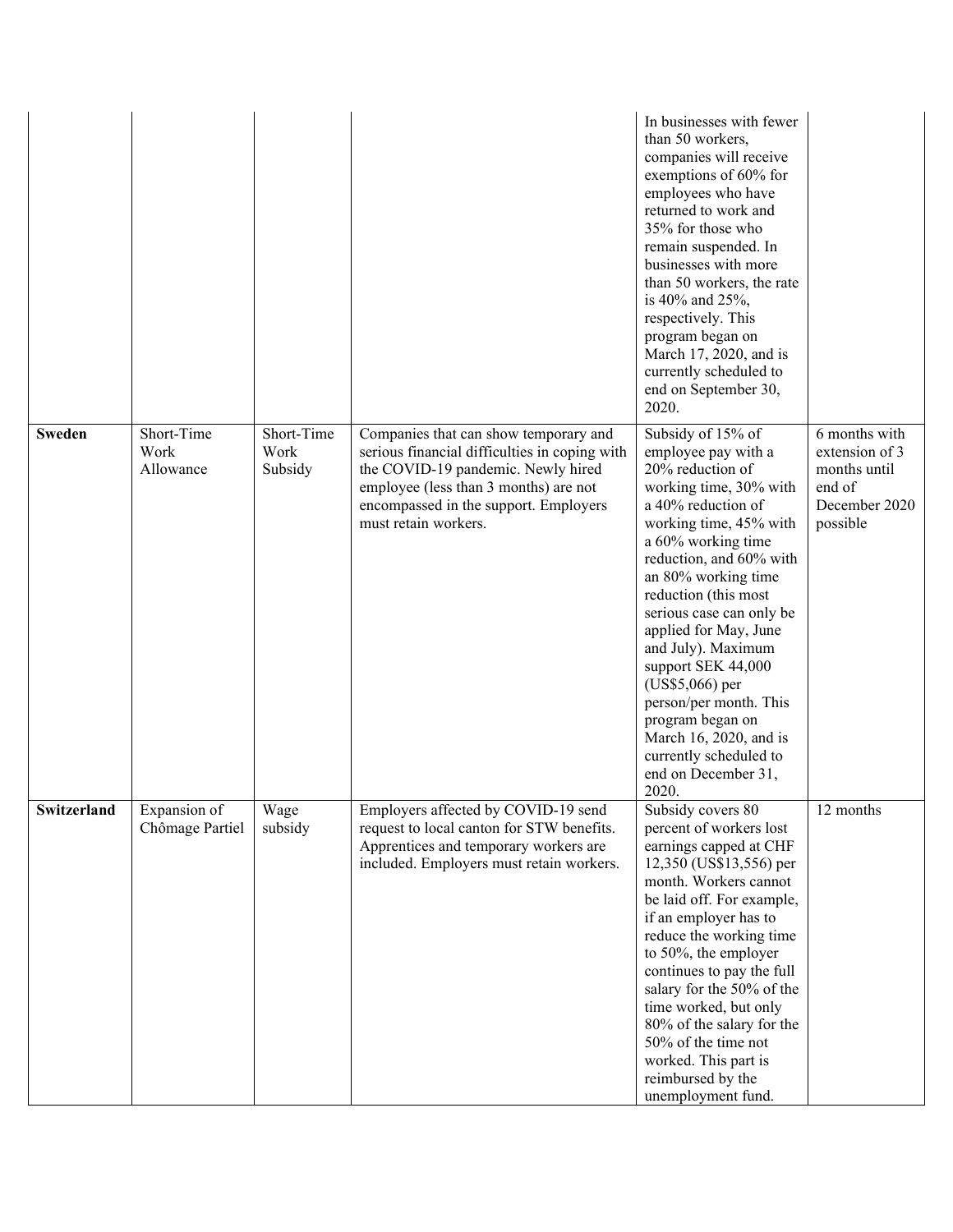|                          |                                        |                 |                                                                                                                                                                    | This program began on<br>March 20, 2020, and is<br>currently scheduled to<br>end on March 1, 2021.                                                                                                                                                                                                                                                                                                                                                                                                                                                                                                 |          |
|--------------------------|----------------------------------------|-----------------|--------------------------------------------------------------------------------------------------------------------------------------------------------------------|----------------------------------------------------------------------------------------------------------------------------------------------------------------------------------------------------------------------------------------------------------------------------------------------------------------------------------------------------------------------------------------------------------------------------------------------------------------------------------------------------------------------------------------------------------------------------------------------------|----------|
| <b>Turkey</b>            | Short Labor Pay                        | Wage<br>Subsidy | Firms that reduced working hours or<br>halted operations because of the outbreak.<br>Employers must retain workers.                                                | Firms can force workers<br>to take unpaid leave and<br>the worker will receive<br>1,170 TL (\$180) per<br>month. For firms that<br>reduced working hours,<br>a Short-term Work<br>Allowance provides<br>1,752 TL/month (around<br>\$271) for those that<br>receive minimum wage.<br>Beyond that the<br>government will pay 60<br>percent of staff salaries<br>for 3 months within the<br>range of 1752 TL and<br>4381 (\$640) TL (1.5x)<br>minimum wage) per<br>month. This program<br>began on March 15,<br>2020, and ended on July<br>31, 2020.                                                  | 4 months |
| <b>United</b><br>Kingdom | Coronavirus Job<br>Retention<br>Scheme | Wage<br>Subsidy | All UK employers with Pay As You Earn<br>("PAYE") payroll schemes that were<br>opened and in use on or before February<br>28, 2020. Employers must retain workers. | From March 1, 2020 to<br>July 31, 2020, the CJRS<br>subsidizes up to 80% of<br>employees' "regular<br>wage" or up to<br>£2,500.00, whichever is<br>lower, as well as all<br>employer National<br><b>Insurance Contributions</b><br>("NICs") and pension<br>contributions for the<br>hours that employees<br>are furloughed. For<br>August 2020, the UK<br>Government still will<br>pay 80% of wages up to<br>a cap of £2,500.00, but<br>employers will be<br>responsible for the NICs<br>and pension<br>contributions. In<br>September 2020, the UK<br>Government will pay<br>70% of wages up to a | 8 months |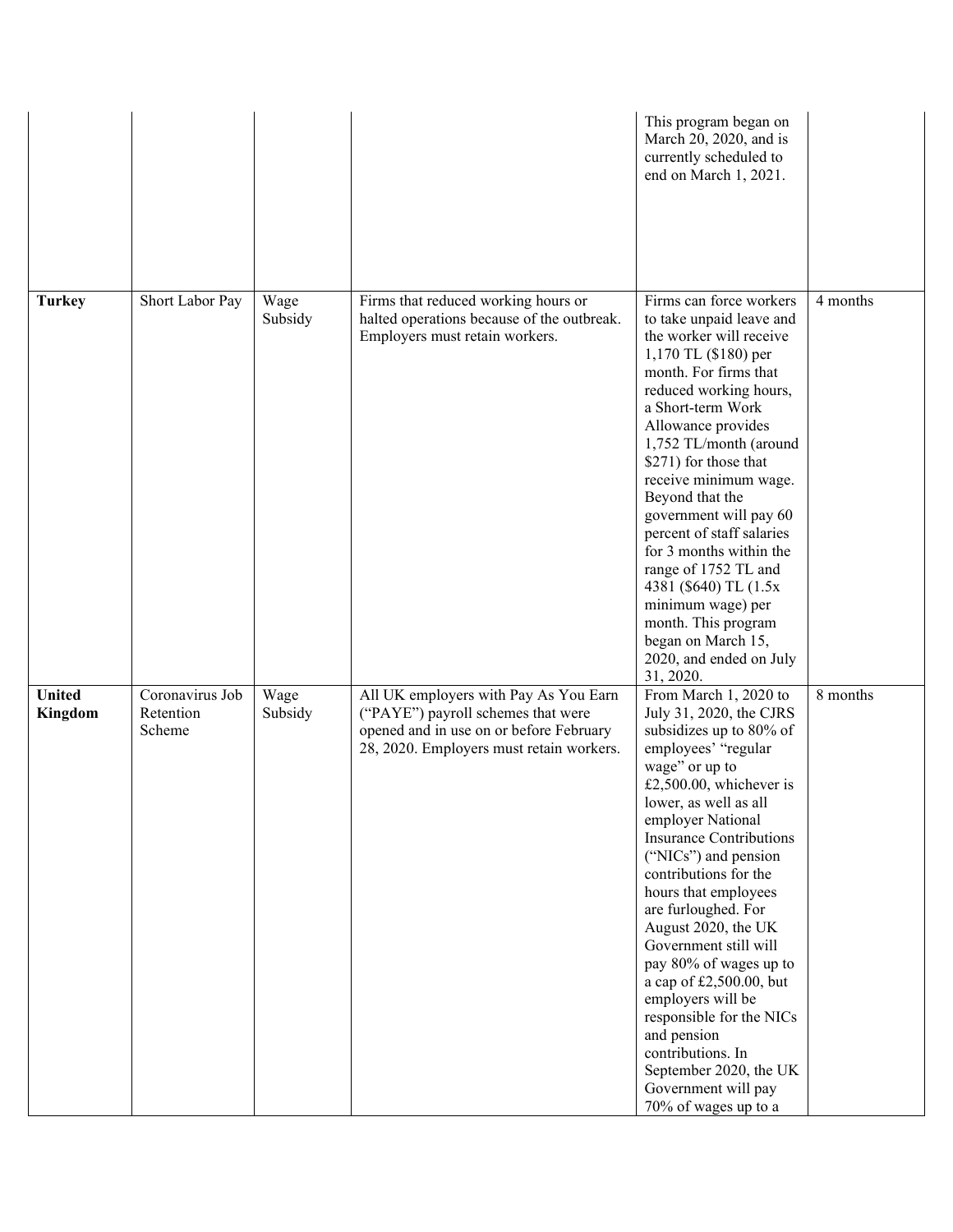|                                |                                   |                     |                                                                                                                                                                            | cap of £2,187.50 for the<br>hours that employees<br>are furloughed, and<br>employers will pay<br>NICs and pension<br>contributions and will<br>be required to make up<br>the difference in<br>employees' wages.<br>Finally, in October<br>2020, the CJRS grant<br>will provide 60% of<br>employees' wages up to<br>a cap of $£1,875.00$ for<br>the hours that<br>employees are<br>furloughed, and<br>employers will pay<br>NICs and pension<br>contributions and will<br>be required to make up<br>the difference in<br>employees' wages. This<br>program began on<br>March 1, 2020, and is<br>currently scheduled to<br>end on October 31,<br>2020. |               |
|--------------------------------|-----------------------------------|---------------------|----------------------------------------------------------------------------------------------------------------------------------------------------------------------------|------------------------------------------------------------------------------------------------------------------------------------------------------------------------------------------------------------------------------------------------------------------------------------------------------------------------------------------------------------------------------------------------------------------------------------------------------------------------------------------------------------------------------------------------------------------------------------------------------------------------------------------------------|---------------|
| <b>United</b><br><b>States</b> | Paycheck<br>Protection<br>Program | Forgivable<br>Loans | Small businesses according to guidelines<br>from the Small Business Administration.<br>Generally businesses with 500 employees<br>or fewer. Employers must retain workers. | Small businesses can<br>apply for a bank loan<br>covering 24 weeks of<br>expenses up to \$10<br>million with a 1 percent<br>interest rate and 5-year<br>repayment period, 60<br>percent of which must<br>be spent on payroll. The<br>loan is forgiven<br>provided no layoffs<br>occur or workers that<br>were laid off prior to<br>obtaining the loan are<br>rehired. This program<br>began on April 3, 2020,<br>and ended on August 8,<br>2020.                                                                                                                                                                                                     | 8 or 24 weeks |

Notes: The program information in this table is current as of August 12, 2020 and is the authors' summary of information from various sources, including: International Labor Organization Appendix on Temporary Wage Subsidies; Lipson, Northend, and Alberzeh; Monitoring the Covid-19 Employment Response: Policy Approaches Across Countries; Harvard Kennedy School Malcom Weiner Center for Social Policy; Social Protection and Jobs Responses to COVID-19: A Real-Time Review of Country Measures.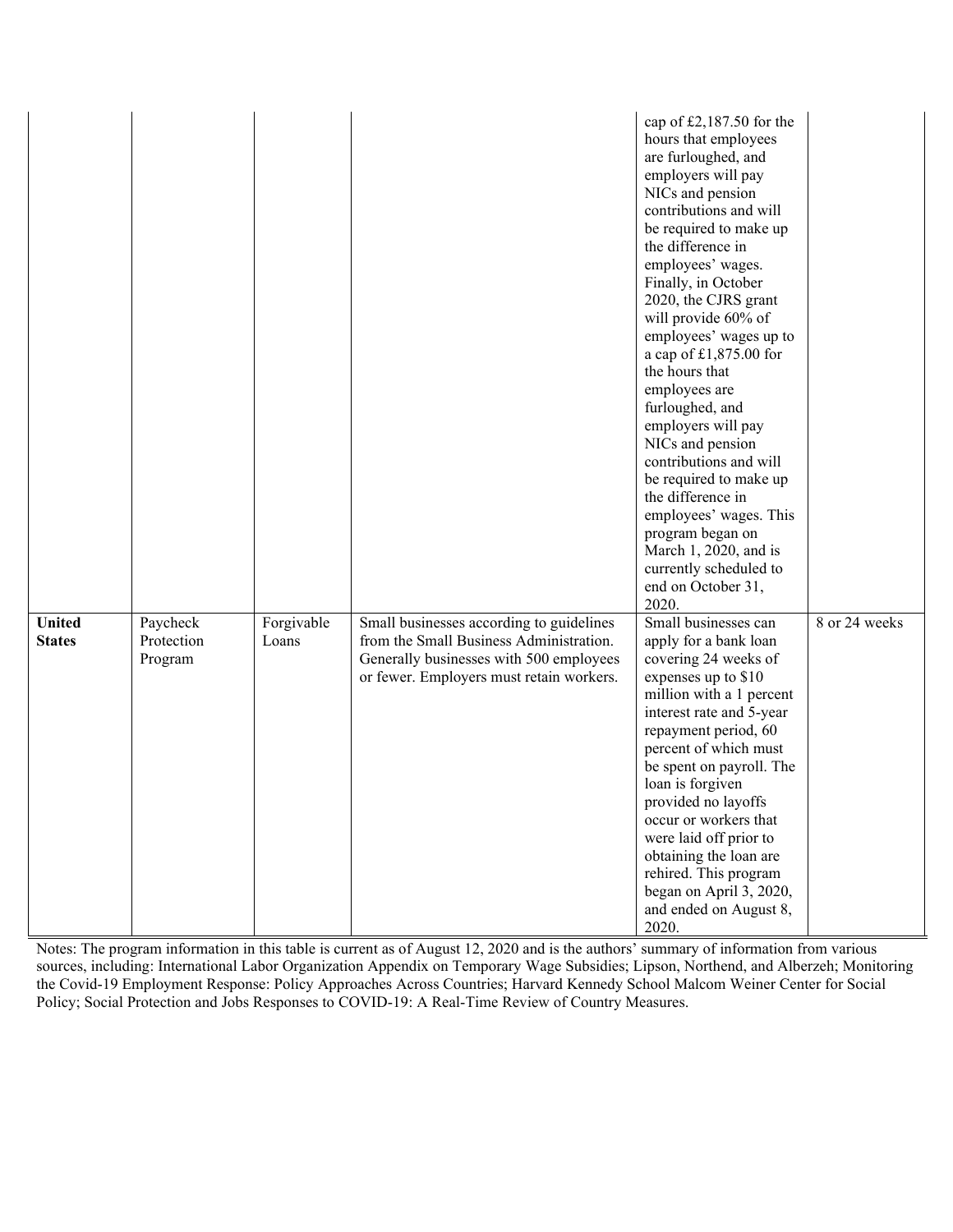

**Figure A1: PPP Loans and Total Lent by State.** This figure shows cumulative PPP loans and dollars lent by state from April 3 to August 8. Panel A displays the number of loans and Panel B displays the dollars lent. Data come from the SBA PPP Report for August 8.